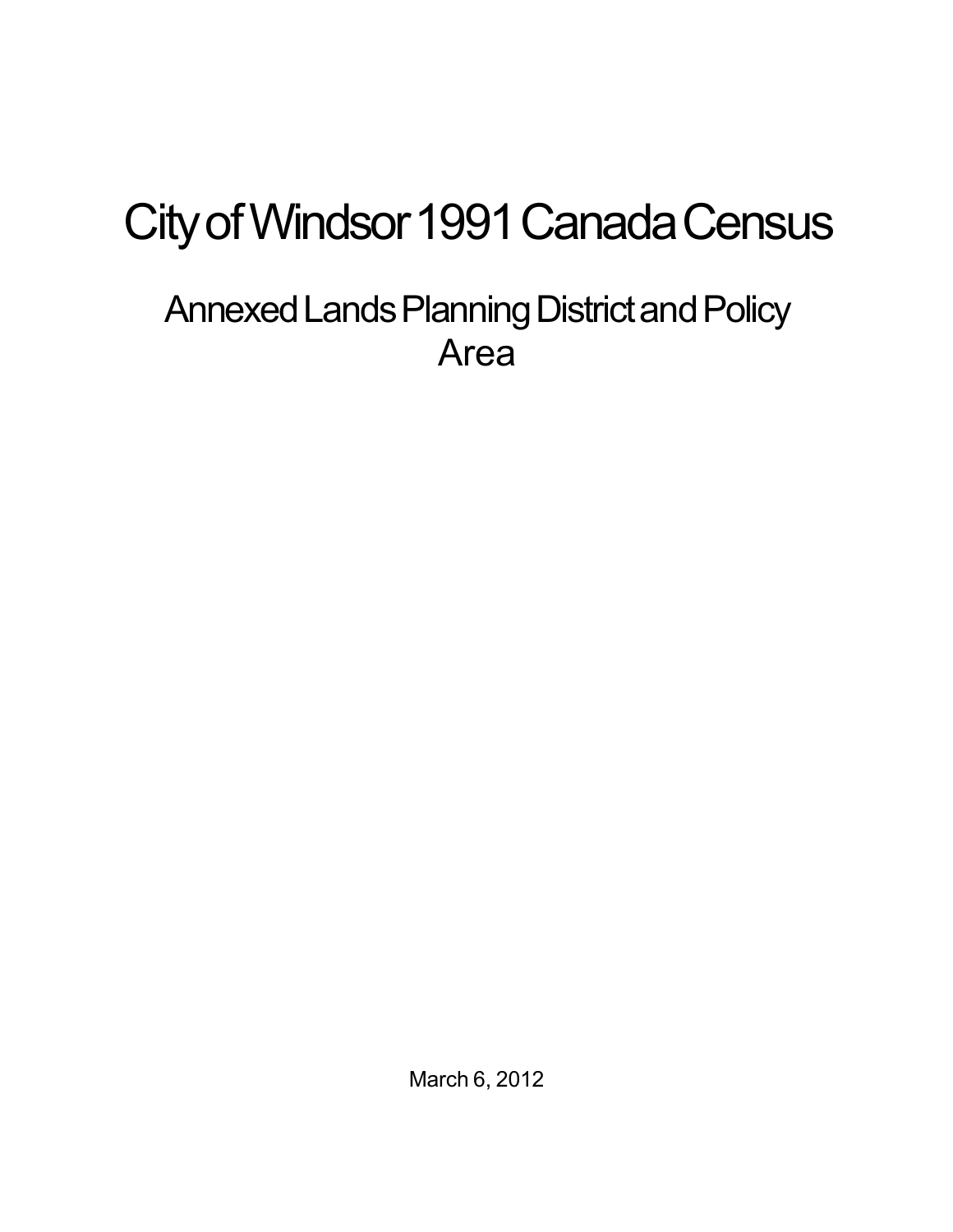## **Table of Contents**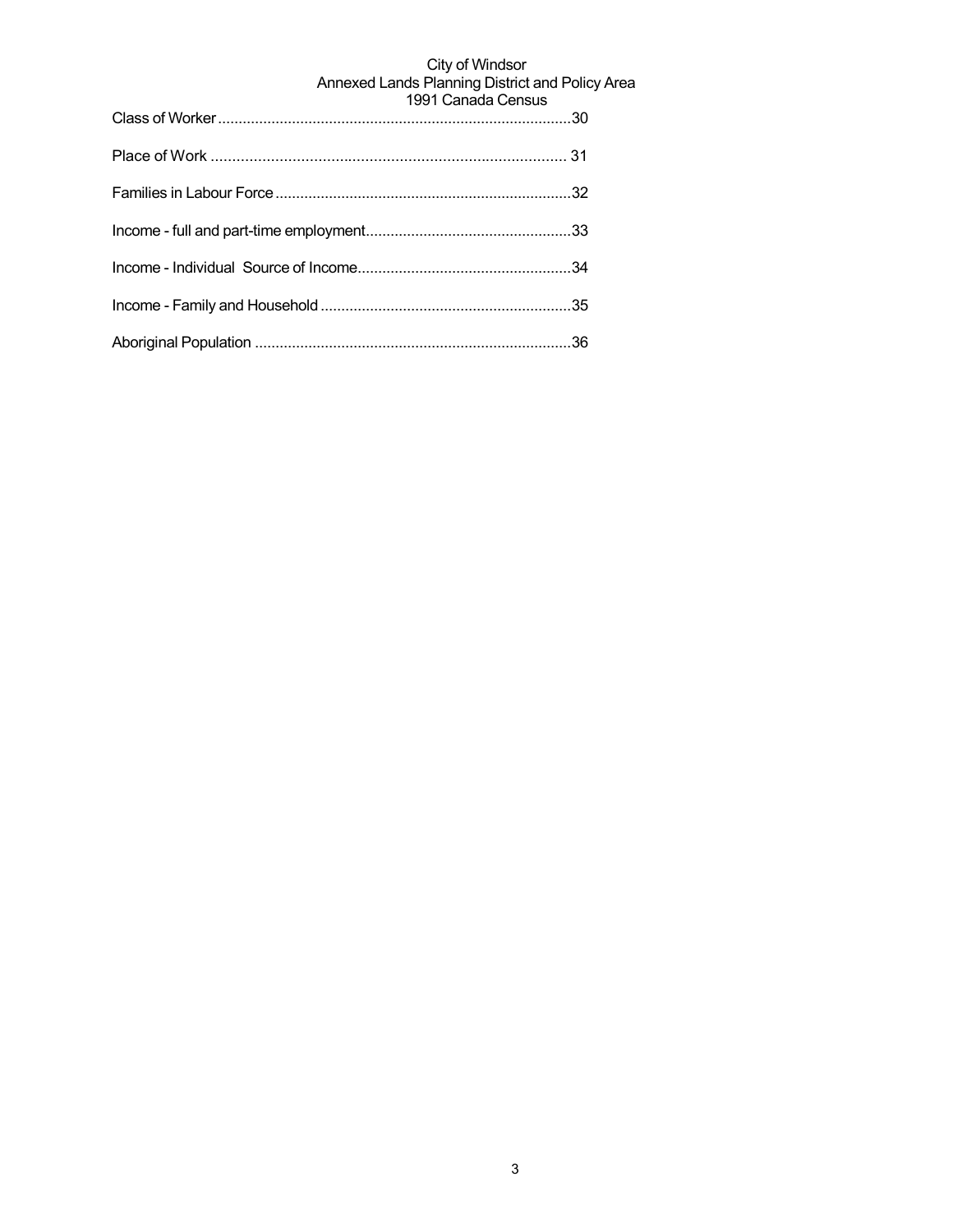## Census Summary

| <b>Census Summary</b>                                  |   | <b>Annexed Lands</b> |
|--------------------------------------------------------|---|----------------------|
| Total Population where census data are available       |   | % base               |
|                                                        |   |                      |
| Males<br>Females                                       |   |                      |
|                                                        |   |                      |
| 0 to 4 years                                           |   |                      |
| 5 to 19 years<br>20 to 24 years                        |   |                      |
| 25 to 34 years                                         |   |                      |
| 35 to 44 years                                         |   |                      |
| 45 to 54 years                                         |   |                      |
| 55 to 64 years                                         |   |                      |
| 65 to 74 years                                         |   |                      |
| 75 years and over                                      |   |                      |
| Average age                                            |   |                      |
| <u>Total census families</u>                           | 0 | % base               |
| Average persons per family                             |   |                      |
| <b>Husband-wife families</b>                           |   |                      |
| No children at home                                    |   |                      |
| With children at home                                  |   |                      |
| Lone-parent families                                   |   |                      |
| <b>Total children at home</b>                          |   |                      |
| Average children per family                            |   |                      |
| <b>Private households</b>                              | C |                      |
| Persons in private households                          |   |                      |
| Average persons per household                          |   |                      |
| Average household income                               |   |                      |
| Occupied dwellings where census data available         | O | % base               |
| <b>Owned dwellings</b>                                 |   |                      |
| <b>Average value</b>                                   |   |                      |
| <b>Rented dwellings</b>                                |   |                      |
| Average rent                                           |   |                      |
| Single detached houses<br>Semi-detached/row/duplexes   |   |                      |
| Apartments                                             |   |                      |
| Other types of dwelling                                |   |                      |
|                                                        |   |                      |
| Actual (unsuppressed) data:<br><b>Total Population</b> |   |                      |
| <b>Total Dwellings</b>                                 |   |                      |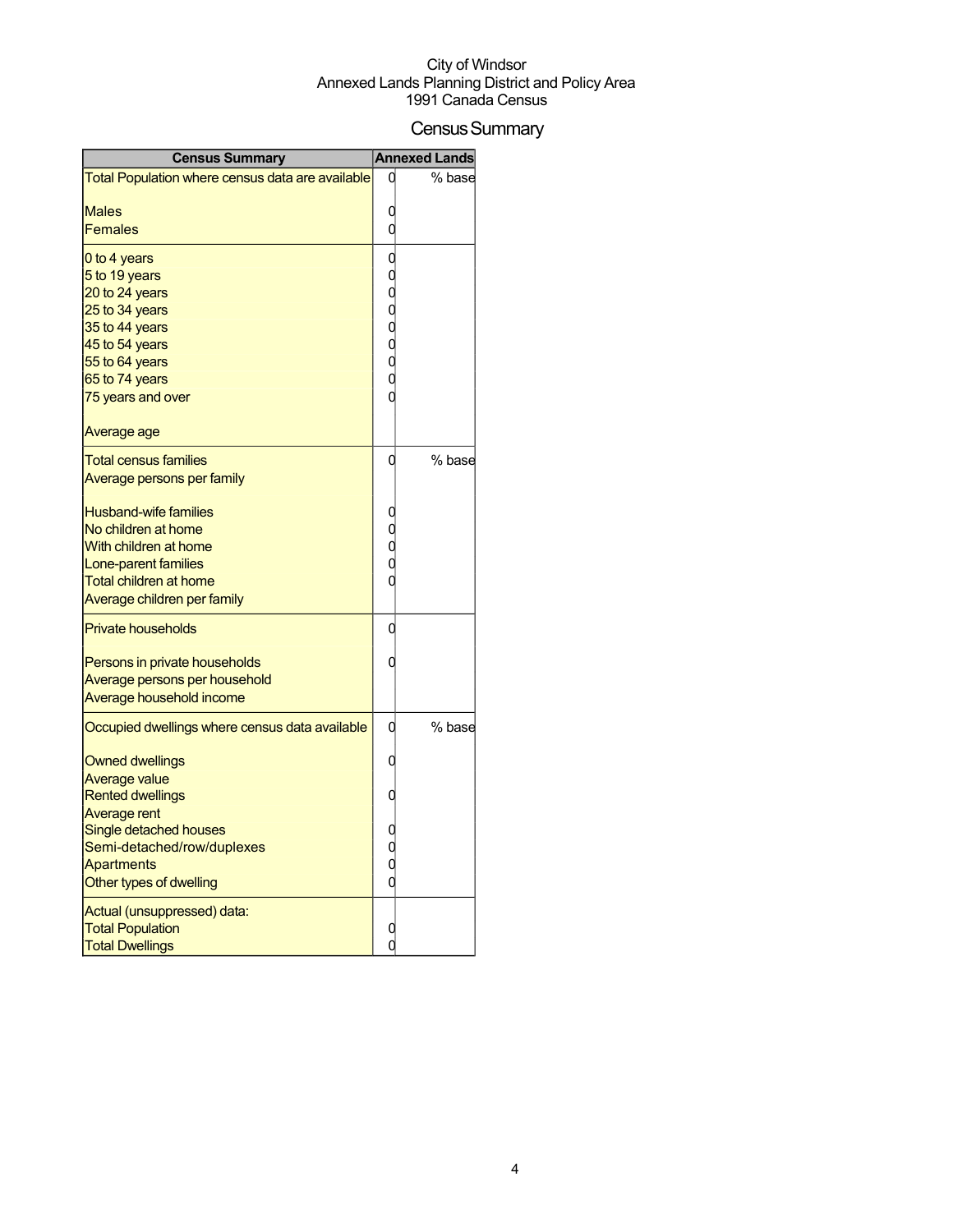## Population By Age

| <b>Population By Age</b>       |                                   | <b>Annexed Lands</b> |
|--------------------------------|-----------------------------------|----------------------|
| <b>Total population</b>        | 0                                 | % base               |
| Average age of population      |                                   |                      |
| By age:                        |                                   |                      |
| 0 to 4 years                   |                                   |                      |
| 5 to 9 years                   |                                   |                      |
| 10 to 14 years                 |                                   |                      |
| 15 to 19 years                 |                                   |                      |
| 20 to 24 years                 |                                   |                      |
| 25 to 34 years                 | 00000000000                       |                      |
| 35 to 44 years                 |                                   |                      |
| 45 to 54 years                 |                                   |                      |
| 55 to 64 years                 |                                   |                      |
| 65 to 74 years                 |                                   |                      |
| 75 years and over              | $\overline{0}$                    |                      |
|                                |                                   |                      |
| By age - detailed:             |                                   |                      |
| 0 to 4 years                   | $\mathbf{0}$                      |                      |
| 5 to 9 years                   | 00000                             |                      |
| 10 to 14 years                 |                                   |                      |
| 15 years                       |                                   |                      |
| 16 years                       |                                   |                      |
| 17 years                       |                                   |                      |
| 18 to 19 years                 | $\overline{0}$                    |                      |
| 20 to 24 years                 |                                   |                      |
| 25 to 29 years                 | 000000                            |                      |
| 30 to 34 years                 |                                   |                      |
| 35 to 39 years                 |                                   |                      |
| 40 to 44 years                 |                                   |                      |
| 45 to 49 years                 |                                   |                      |
| 50 to 54 years                 | $\begin{matrix}0\\0\end{matrix}$  |                      |
| 55 to 59 years                 |                                   |                      |
| 60 to 64 years                 | $\begin{matrix}0\0\0\end{matrix}$ |                      |
| 65 to 74 years                 |                                   |                      |
| 75 to 84 years                 |                                   |                      |
| 85 years and over              | $\overline{0}$                    |                      |
| 18 years and over              | 0                                 |                      |
| Average age, 18 years and over |                                   |                      |
| 65 years and over              | 0                                 |                      |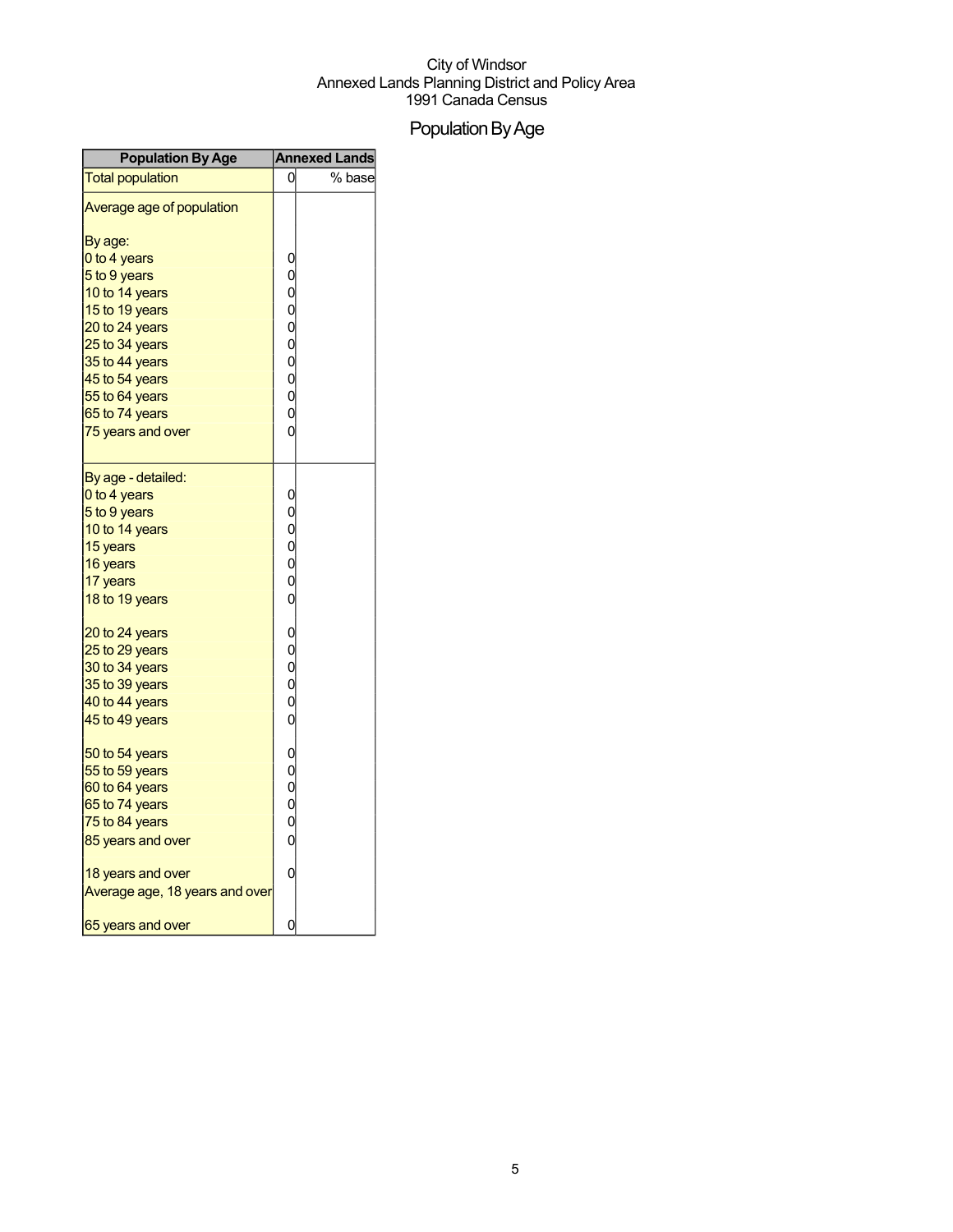## Male Population by age

| <b>Male Population by age</b>        |            | <b>Annexed Lands</b> |
|--------------------------------------|------------|----------------------|
| <b>Total population</b>              | 0          | % base               |
| <b>Male population</b>               | 0          |                      |
| Average age of males                 |            |                      |
| By age:                              |            |                      |
| 0 to 4 years                         |            |                      |
| 5 to 9 years                         |            |                      |
| 10 to 14 years                       |            |                      |
| 15 to 19 years                       |            |                      |
| 20 to 24 years                       |            |                      |
| 25 to 34 years                       |            |                      |
| 35 to 44 years                       |            |                      |
| 45 to 54 years                       |            |                      |
| 55 to 64 years                       |            |                      |
| 65 to 74 years                       | 0000000000 |                      |
| 75 years and over                    |            |                      |
| By age - detailed:                   |            |                      |
| 0 to 4 years                         |            |                      |
| 5 to 9 years                         |            |                      |
| 10 to 14 years                       |            |                      |
| 15 years                             |            |                      |
| 16 years                             |            |                      |
| 17 years                             | 000000     |                      |
| 18 to 19 years                       |            |                      |
| 20 to 24 years                       |            |                      |
| 25 to 29 years                       |            |                      |
| 30 to 34 years                       |            |                      |
| 35 to 39 years                       |            |                      |
| 40 to 44 years                       |            |                      |
| 45 to 49 years                       | 0000000000 |                      |
| 50 to 54 years                       |            |                      |
| 55 to 59 years                       |            |                      |
| 60 to 64 years                       |            |                      |
| 65 to 74 years                       |            |                      |
| 75 to 84 years                       |            |                      |
| 85 years and over                    |            |                      |
| 18 years and over                    | 0          |                      |
| Average age, males 18 years and over |            |                      |
| 65 years and over                    | 0          |                      |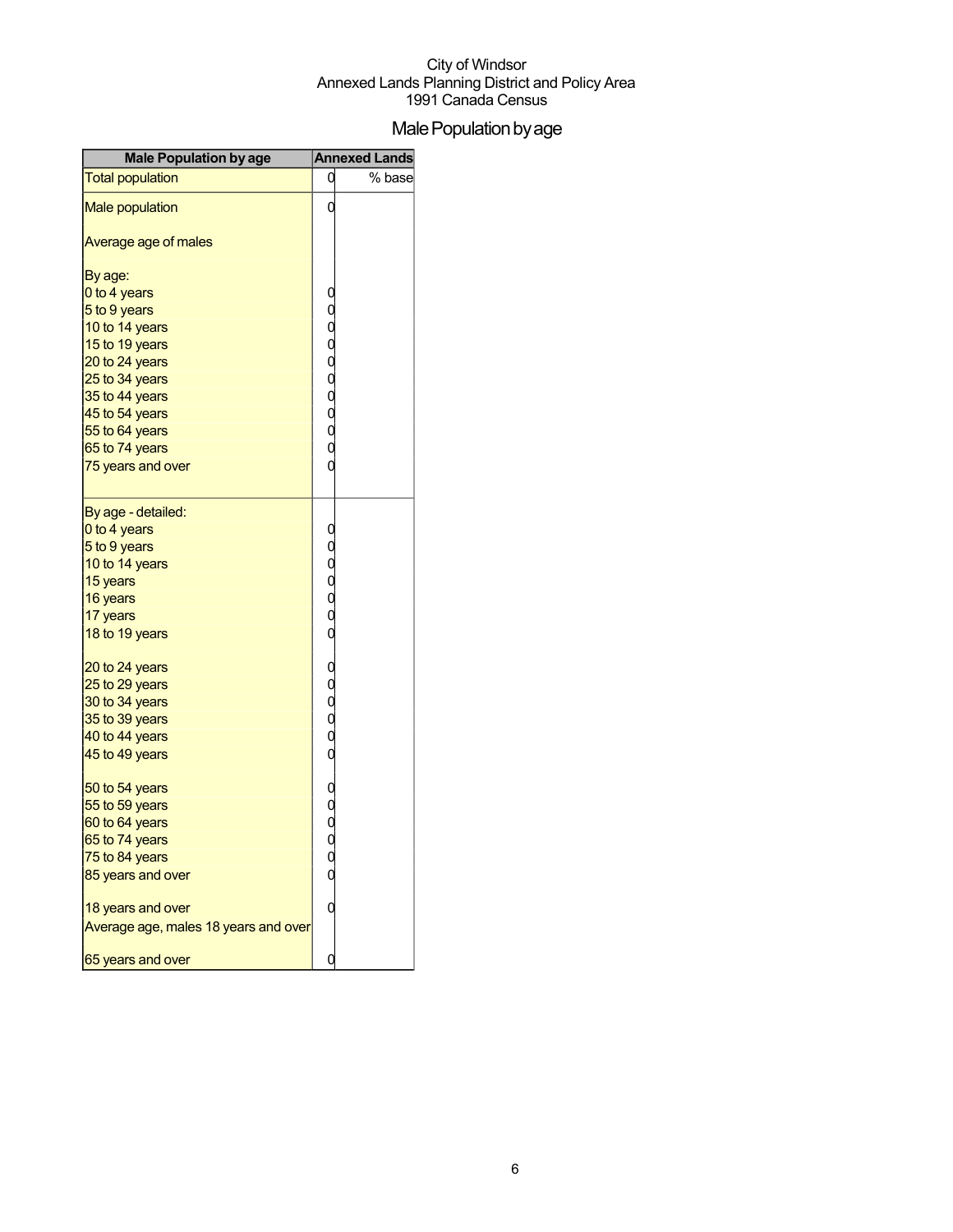## Female Population by age

| <b>Female Population by age</b>        |                                                | <b>Annexed Lands</b> |
|----------------------------------------|------------------------------------------------|----------------------|
| <b>Total population</b>                | 0                                              | % base               |
| <b>Female population</b>               | O                                              |                      |
| Average age of females                 |                                                |                      |
| By age:                                |                                                |                      |
| 0 to 4 years                           |                                                |                      |
| 5 to 9 years                           |                                                |                      |
| 10 to 14 years                         |                                                |                      |
| 15 to 19 years                         |                                                |                      |
| 20 to 24 years                         |                                                |                      |
| 25 to 34 years                         |                                                |                      |
| 35 to 44 years                         |                                                |                      |
| 45 to 54 years                         |                                                |                      |
| 55 to 64 years                         | oooooooo                                       |                      |
| 65 to 74 years                         |                                                |                      |
| 75 years and over                      | O                                              |                      |
| By age - detailed:                     |                                                |                      |
| 0 to 4 years                           |                                                |                      |
| 5 to 9 years                           | 000000                                         |                      |
| 10 to 14 years                         |                                                |                      |
| 15 years                               |                                                |                      |
| 16 years                               |                                                |                      |
| 17 years                               |                                                |                      |
| 18 to 19 years                         |                                                |                      |
| 20 to 24 years                         |                                                |                      |
| 25 to 29 years                         | ooooo                                          |                      |
| 30 to 34 years                         |                                                |                      |
| 35 to 39 years                         |                                                |                      |
| 40 to 44 years                         |                                                |                      |
| 45 to 49 years                         |                                                |                      |
| 50 to 54 years                         |                                                |                      |
| 55 to 59 years                         | $\begin{matrix} 0 \\ 0 \\ 0 \\ 0 \end{matrix}$ |                      |
| 60 to 64 years                         |                                                |                      |
| 65 to 74 years                         |                                                |                      |
| 75 to 84 years                         |                                                |                      |
| 85 years and over                      |                                                |                      |
| 18 years and over                      |                                                |                      |
| Average age, females 18 years and over |                                                |                      |
| 65 years and over                      | C                                              |                      |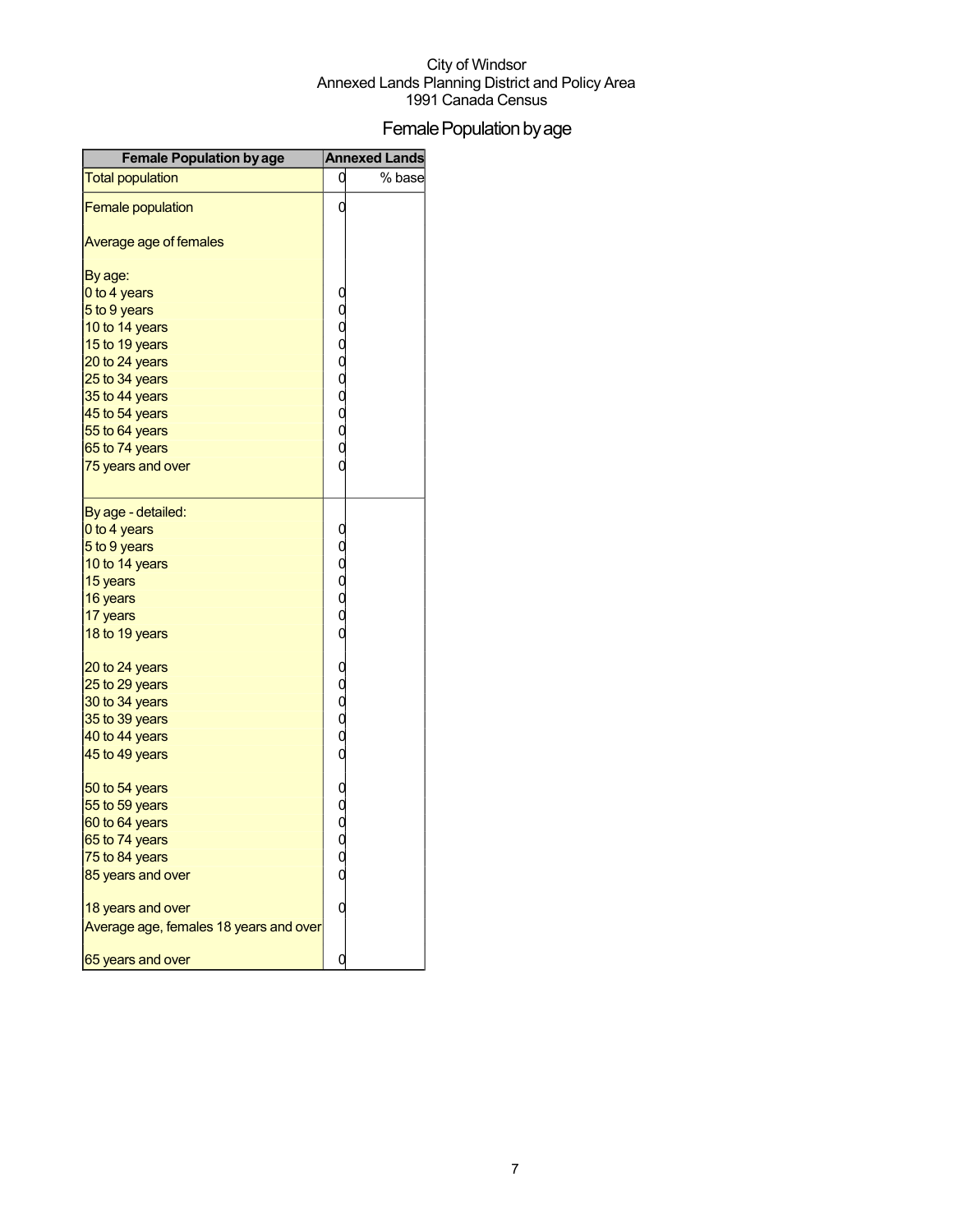## FamilyStructureandChildren

|                                    |                       | Family Structure and Children Annexed Lands |
|------------------------------------|-----------------------|---------------------------------------------|
| <b>Total census families</b>       |                       | % base                                      |
| By family structure:               |                       |                                             |
| <b>Total husband-wife families</b> |                       |                                             |
| With no children at home           |                       |                                             |
| With children at home              |                       |                                             |
| 1 child                            |                       |                                             |
| 2 children                         | 0<br>0<br>0<br>0      |                                             |
| 3 or more children                 | C                     |                                             |
| Families - now-married couples     |                       |                                             |
| With no children at home           |                       |                                             |
| With children at home              | 0<br>0<br>0<br>0      |                                             |
| 1 child                            |                       |                                             |
| 2 children                         |                       |                                             |
| 3 or more children                 | C                     |                                             |
|                                    |                       |                                             |
| Families - common-law couples      |                       |                                             |
| With no children at home           | 0<br>0<br>0<br>0<br>0 |                                             |
| With children at home              |                       |                                             |
| 1 child                            |                       |                                             |
| 2 children                         |                       |                                             |
| 3 or more children                 |                       |                                             |
| Lone-parent families               |                       |                                             |
| Lone male parent                   |                       |                                             |
| 1 child at home                    | 0<br>0<br>0<br>0      |                                             |
| 2 children at home                 |                       |                                             |
| 3 or more children at home         |                       |                                             |
| Lone female parent                 |                       |                                             |
| 1 child at home                    | C<br>C<br>C           |                                             |
| 2 children at home                 |                       |                                             |
| 3 or more children at home         |                       |                                             |
| <b>Total children at home</b>      | 0                     | % base                                      |
|                                    |                       |                                             |
| By age of children:                |                       |                                             |
| $0 - 5$ years                      |                       |                                             |
| 6 - 14 years                       |                       |                                             |
| 15 - 17 years                      |                       |                                             |
| 18 - 24 years                      |                       |                                             |
| 25 years and over                  |                       |                                             |
| Average children per family        |                       |                                             |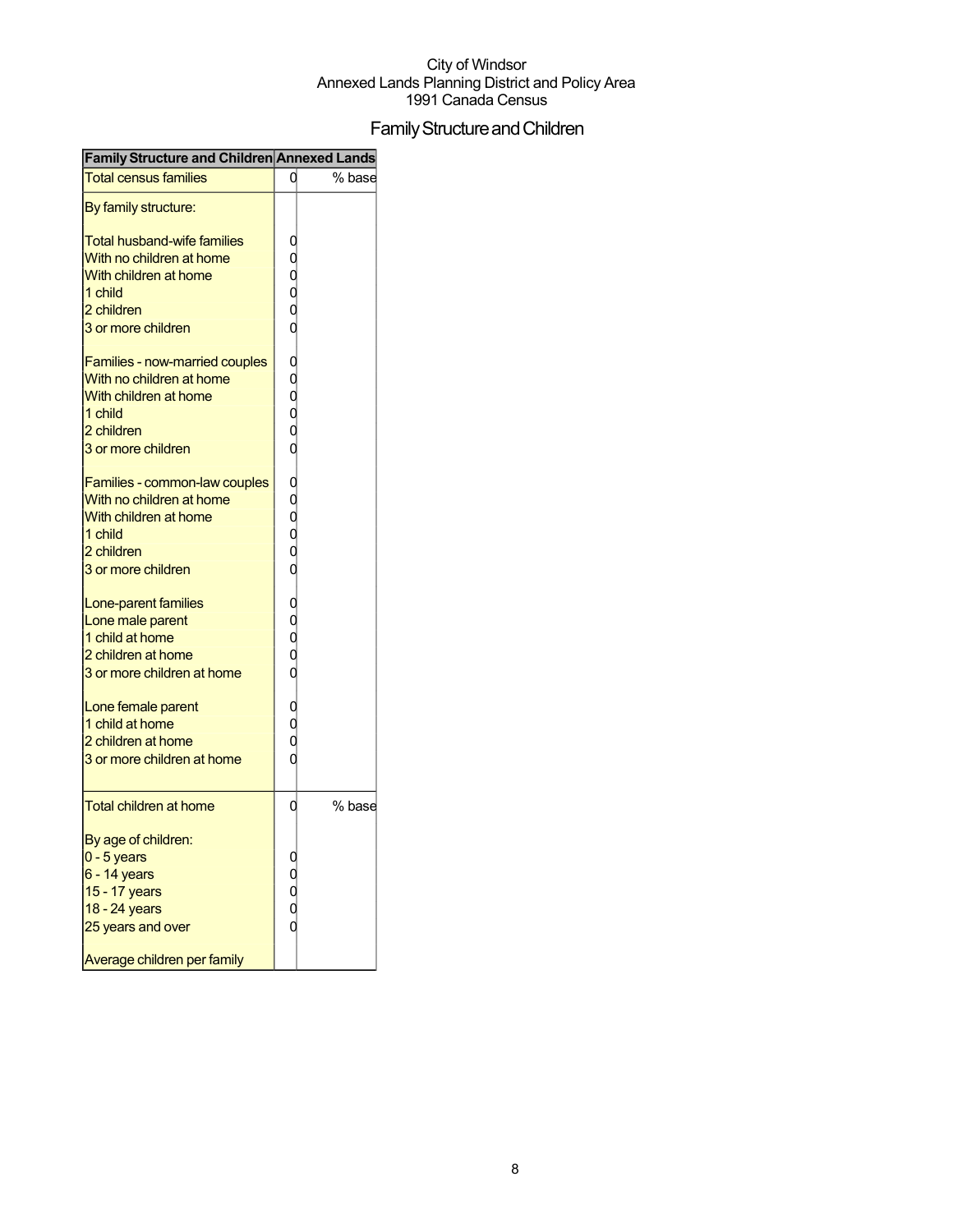## Households and Marital Status

| <b>Households and Marital Status</b>                                               |                                       | <b>Annexed Lands</b> |
|------------------------------------------------------------------------------------|---------------------------------------|----------------------|
| <b>Private households</b>                                                          | 0                                     | % base               |
| By size of household:<br>1 person                                                  | 0                                     |                      |
| 2 persons                                                                          | $\mathbf 0$                           |                      |
| 3 persons                                                                          |                                       |                      |
| 4 - 5 persons                                                                      | $\begin{matrix} 0 \\ 0 \end{matrix}$  |                      |
| 6 or more persons                                                                  | $\overline{0}$                        |                      |
| By number of census families:<br>Non-family households<br><b>Family households</b> | 0<br>$\begin{matrix}0\\0\end{matrix}$ |                      |
| 1 census family                                                                    |                                       |                      |
| 2 or more census families                                                          | $\overline{0}$                        |                      |
| Persons in private households                                                      | 0                                     |                      |
| Average persons per household                                                      |                                       |                      |
| Census families in private<br>households                                           | 0                                     | % base               |
| By size of census family:<br>2 persons                                             | 0                                     |                      |
| 3 persons                                                                          | $\overline{0}$                        |                      |
| 4 persons                                                                          | $\overline{0}$                        |                      |
| 5 or more persons                                                                  | $\overline{0}$                        |                      |
| <b>Total population</b>                                                            | 0                                     | % base               |
| By marital status, for persons 15 years of age and over:                           |                                       |                      |
| Single (never married)<br><b>Married</b><br>Widowed<br><b>Divorced</b>             | $0$<br>$0$<br>$0$                     |                      |
| Separated                                                                          | $\overline{0}$                        |                      |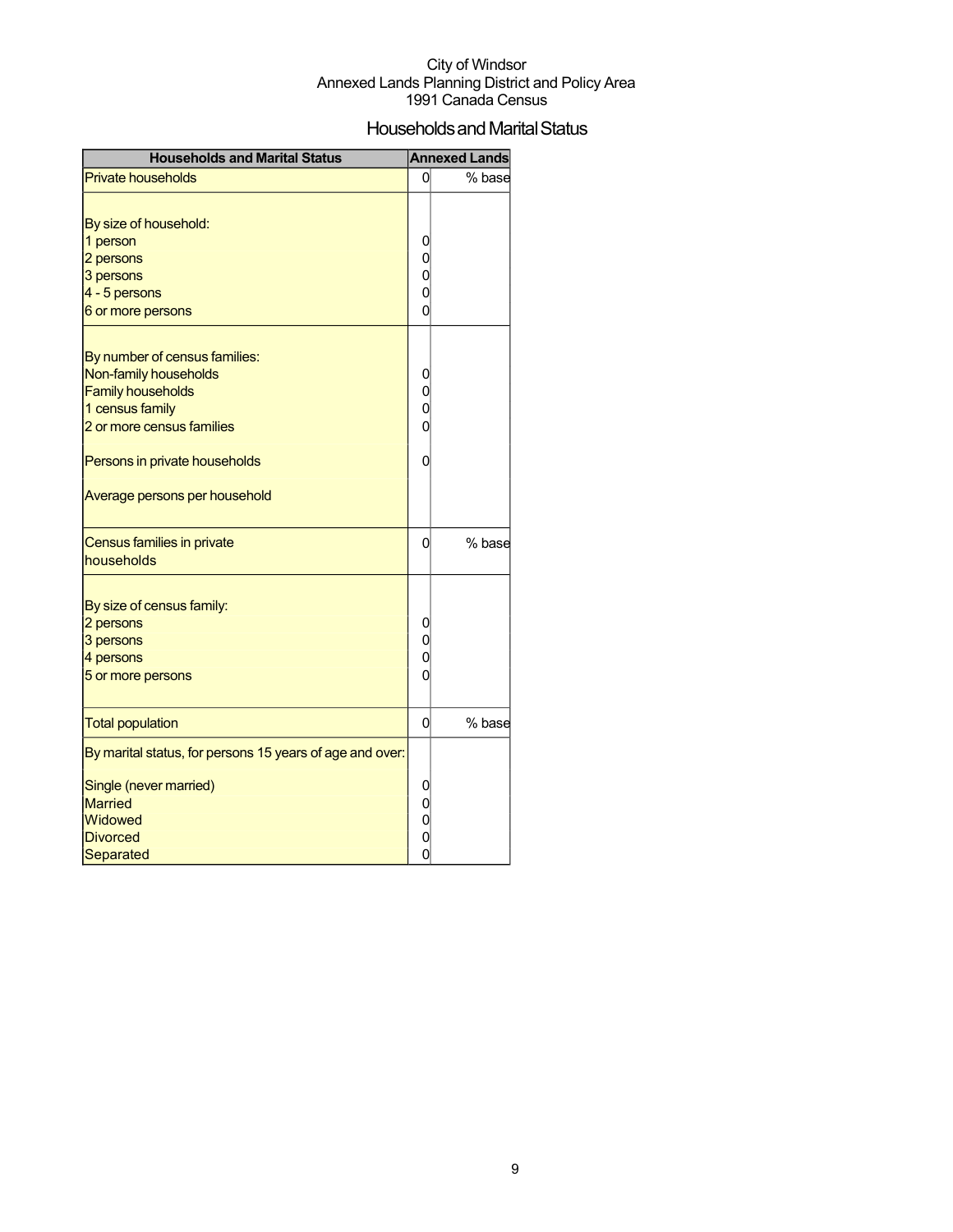## Family Status and Family Size

| <b>Family Status and Family Size</b>                                                                                                                                         |                     | <b>Annexed Lands</b> |
|------------------------------------------------------------------------------------------------------------------------------------------------------------------------------|---------------------|----------------------|
| Persons in private households                                                                                                                                                | 0                   | % base               |
| By living arrangements:<br>Number of non-family persons<br><b>Living with relatives</b><br>Living with non-relatives only<br><b>Living alone</b>                             | 0                   |                      |
| Number of family persons<br>Average persons per family                                                                                                                       | Ω                   |                      |
| Persons 65+ years in househlds                                                                                                                                               | 0                   | % base               |
| By living arrangements:<br>Number of non-family persons<br><b>Living with relatives</b><br>Living with non-relatives only<br><b>Living alone</b><br>Number of family persons | $\overline{0}$<br>0 |                      |
| Economic families in househlds                                                                                                                                               | 0                   | % base               |
| By size of economic family:<br>2 persons<br>3 persons<br>4 persons<br>5 or more persons<br>Persons in economic families<br>Average persons per economic family               | 0                   |                      |
| <b>Total unattached individuals</b>                                                                                                                                          |                     |                      |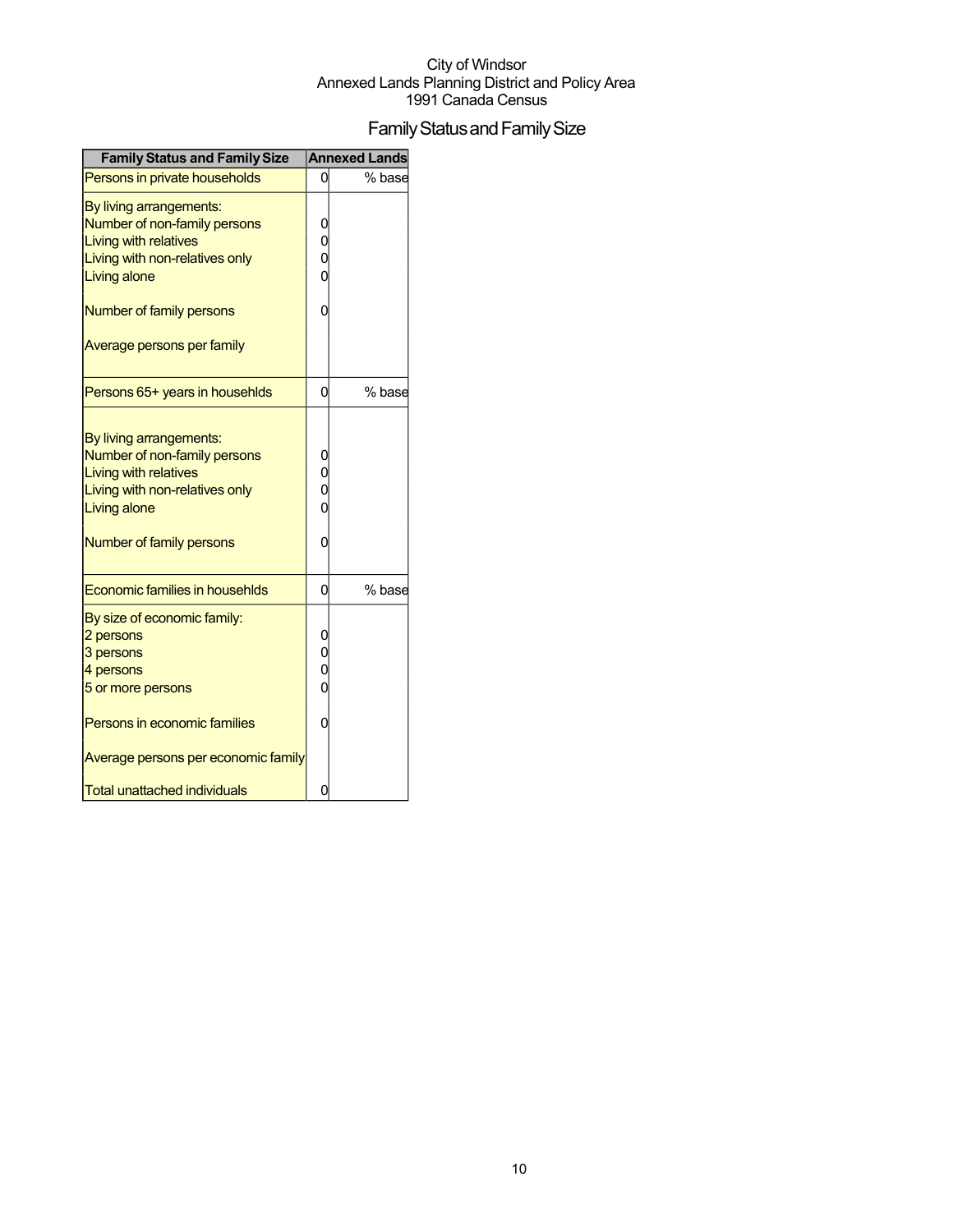## Dwellings

| <b>Dwellings</b>                                            |                                  | <b>Annexed Lands</b> |
|-------------------------------------------------------------|----------------------------------|----------------------|
| <b>Occupied dwellings</b>                                   | 0                                | % base               |
| By tenure:                                                  |                                  |                      |
| Rented                                                      | 0                                |                      |
| Owned                                                       | 0                                |                      |
| <b>Band housing</b>                                         | 0                                |                      |
|                                                             |                                  |                      |
| By dwelling type:                                           |                                  |                      |
| Single-detached house                                       | 0                                |                      |
| Semi-detached house                                         | 0                                |                      |
| <b>Row house</b>                                            | $\overline{0}$<br>$\overline{0}$ |                      |
| Apartment, detached duplex                                  |                                  |                      |
| Apartment less than 5 storey<br>Apartment 5 or more storeys | 0<br>0                           |                      |
| Other single attached house                                 | $\overline{0}$                   |                      |
| <b>Movable dwelling</b>                                     | $\overline{0}$                   |                      |
|                                                             |                                  |                      |
| Average rooms per dwelling                                  |                                  |                      |
| Average bedrooms per dwelling                               |                                  |                      |
| Average persons per room                                    |                                  |                      |
|                                                             |                                  |                      |
| By period of construction                                   |                                  |                      |
| Before 1946                                                 | 0                                |                      |
| 1946 - 1960                                                 | 0                                |                      |
| 1961 - 1970<br>1971 - 1980                                  | $\overline{0}$<br>$\overline{0}$ |                      |
| 1981 - 1985                                                 | $\overline{0}$                   |                      |
| 1986 - 1991                                                 | 0                                |                      |
|                                                             |                                  |                      |
| Condition of dwelling:                                      |                                  |                      |
| Regular maintenance                                         | 0                                |                      |
| Minor repairs needed                                        | 0                                |                      |
| Major repairs needed                                        | 0                                |                      |
| Owner one-family households                                 | 0                                | % base               |
| Average value of dwellings                                  |                                  |                      |
|                                                             |                                  |                      |
| Owner expenses:                                             |                                  |                      |
| Average major monthly payments                              |                                  |                      |
| Payments > 30% of income                                    | 0                                |                      |
| <b>Tenant one-family households</b>                         | 0                                | % base               |
| Tenant expenses:                                            |                                  |                      |
| Average gross monthly rent                                  |                                  |                      |
| Rent > 30% of income                                        | 0                                |                      |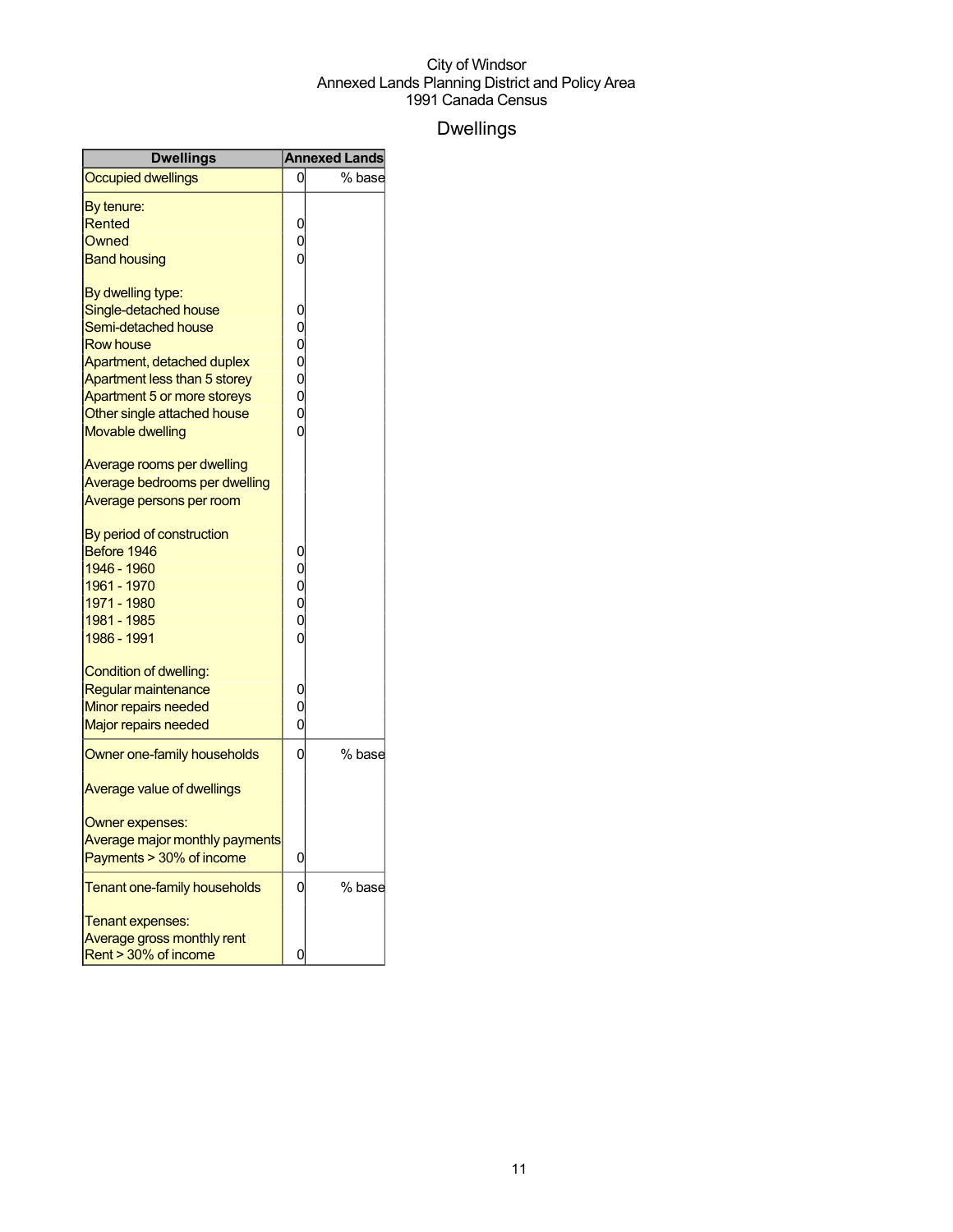## Language-Mothertongue

| Language - Mother tongue                                               |                       | <b>Annexed Lands</b> |
|------------------------------------------------------------------------|-----------------------|----------------------|
| <b>Total responses</b>                                                 |                       | % base               |
|                                                                        |                       |                      |
| <b>Total single responses</b>                                          | C                     |                      |
| <b>Total official languages</b>                                        |                       |                      |
| <b>English</b>                                                         |                       |                      |
| French                                                                 |                       |                      |
| <b>Total non-official languages</b>                                    |                       |                      |
| Arabic                                                                 |                       |                      |
| <b>Bulgarian</b>                                                       |                       |                      |
| Chinese                                                                |                       |                      |
| <b>Dutch</b>                                                           |                       |                      |
| <b>Finnish</b>                                                         | 000000                |                      |
| German                                                                 |                       |                      |
| Greek                                                                  |                       |                      |
| Hungarian                                                              |                       |                      |
| Italian                                                                | 000000                |                      |
| Polish                                                                 |                       |                      |
| Portuguese                                                             |                       |                      |
| Punjabi                                                                |                       |                      |
| <b>Russian</b>                                                         |                       |                      |
| <b>Spanish</b>                                                         |                       |                      |
| Tagalog (Pilipino)                                                     |                       |                      |
| <b>Ukrainian</b>                                                       | 0<br>0<br>0<br>0<br>0 |                      |
| Vietnamese                                                             |                       |                      |
| Major aboriginal languages                                             | 0                     |                      |
| Languages other than above                                             | 0                     |                      |
|                                                                        |                       |                      |
| <b>Total multiple responses</b>                                        | 0                     |                      |
|                                                                        |                       |                      |
| <b>English and French</b>                                              |                       |                      |
| English and non-official language                                      |                       |                      |
| French and non-official language<br>English, French and other language |                       |                      |
| Non-official languages                                                 | o<br>o<br>o<br>o      |                      |
|                                                                        |                       |                      |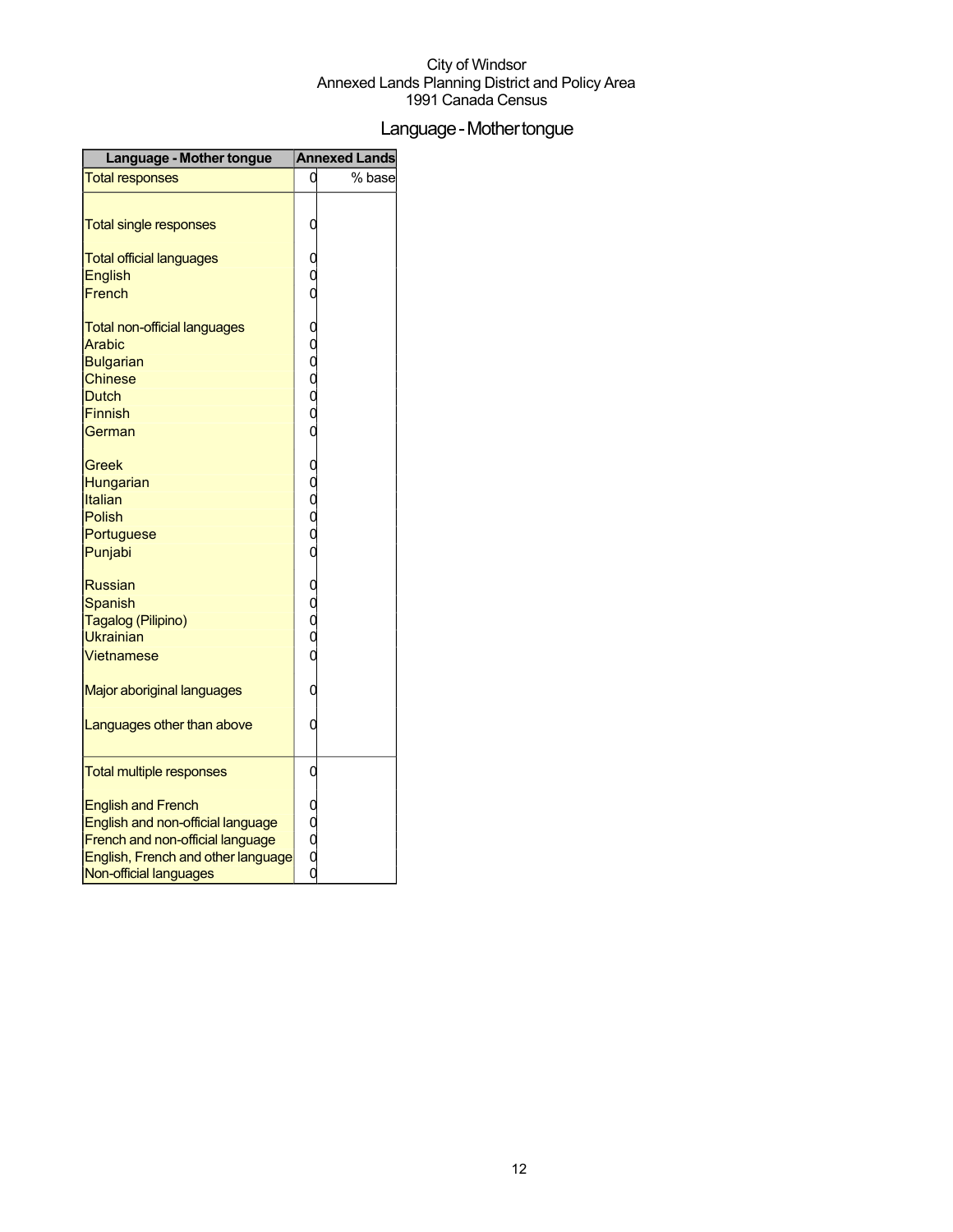## Language-Homelanguage

| Language - Home language Annexed Lands |                       |        |
|----------------------------------------|-----------------------|--------|
| <b>Total responses</b>                 | C                     | % base |
| <b>Total single responses</b>          | С                     |        |
| <b>Total official languages</b>        |                       |        |
| English                                | C<br>C<br>C           |        |
| French                                 |                       |        |
| <b>Total non-official languages</b>    |                       |        |
| <b>Arabic</b>                          | 0000000               |        |
| Armenian                               |                       |        |
| <b>Chinese</b>                         |                       |        |
| <b>Creoles</b>                         |                       |        |
| Croatian                               |                       |        |
| <b>Dutch</b>                           |                       |        |
| German                                 |                       |        |
| Greek                                  | 0<br>0<br>0<br>0<br>0 |        |
| Gujarati                               |                       |        |
| Hungarian                              |                       |        |
| Hindi                                  |                       |        |
| Italian                                |                       |        |
| Japanese                               |                       |        |
| Khmer (Cambodian)                      |                       |        |
| Korean                                 |                       |        |
| Portuguese                             | o o o o o             |        |
| Persian (Farsi)                        |                       |        |
| <b>Polish</b>                          |                       |        |
| Punjabi                                |                       |        |
| Romanian                               | 0<br>0<br>0<br>0<br>0 |        |
| <b>Russian</b>                         |                       |        |
| <b>Spanish</b>                         |                       |        |
| Tagalog (Pilipino)                     |                       |        |
| Tamil                                  |                       |        |
| <b>Ukrainian</b>                       |                       |        |
| Urdu                                   |                       |        |
| Vietnamese                             |                       |        |
| Major aboriginal languages             |                       |        |
| Languages other than above             |                       |        |
| <b>Total multiple responses</b>        |                       |        |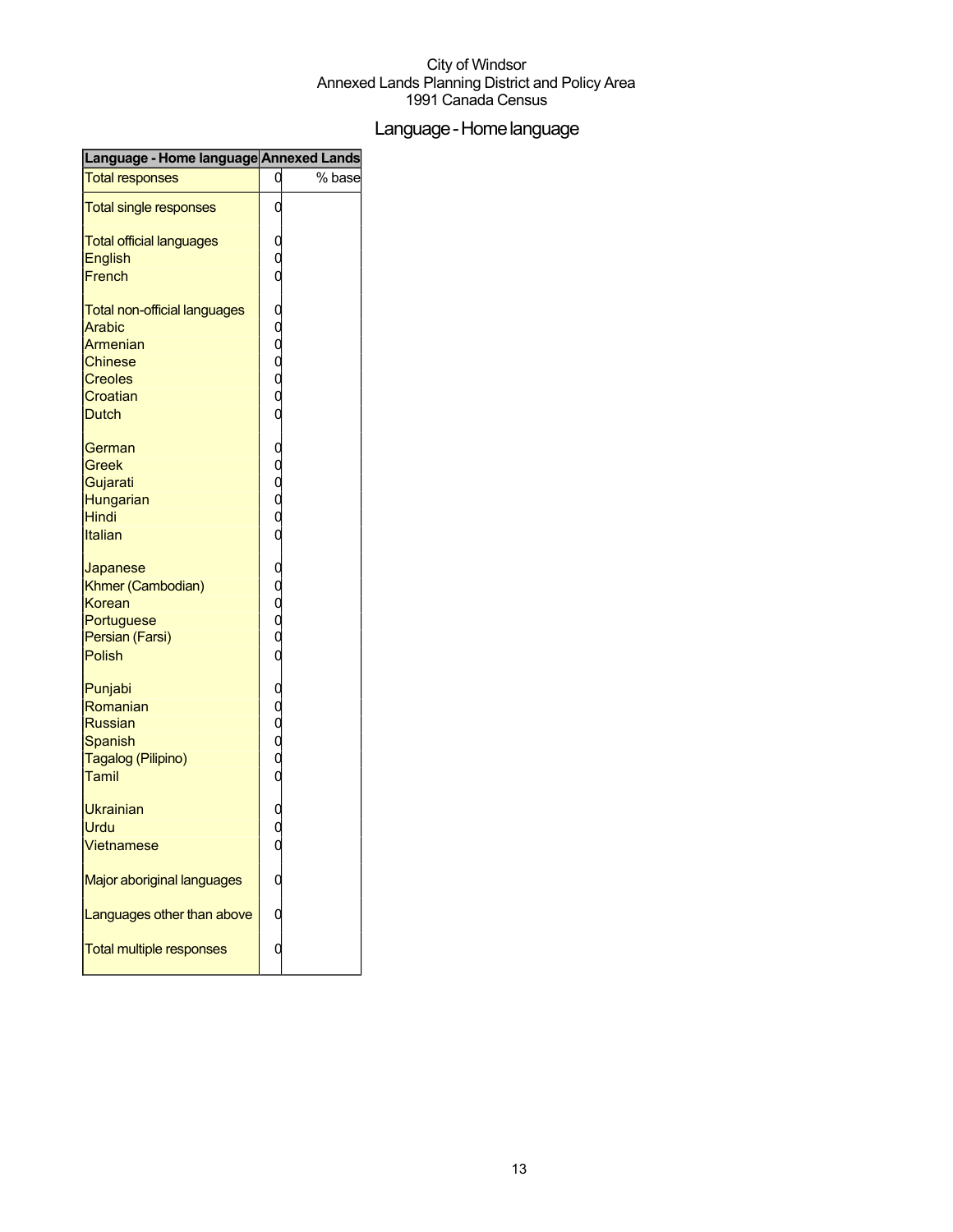## Language - Knowledge of

| Language - Knowledge of Annexed Lands                                                                                                   |                                   |        |
|-----------------------------------------------------------------------------------------------------------------------------------------|-----------------------------------|--------|
| <b>Total population</b>                                                                                                                 | 0                                 | % base |
| <b>Official languages:</b><br><b>English only</b><br><b>French only</b><br><b>Both English and French</b><br>Neither English nor French | 0<br>0<br>0<br>0                  |        |
| Non-official languages:<br>Armenian<br>Arabic<br><b>Chinese</b><br>Cree<br><b>Creoles</b><br>Croatian                                   |                                   |        |
| <b>Dutch</b><br><b>Finnish</b><br>German<br>Greek<br>Gujarati<br><b>Hebrew</b>                                                          |                                   |        |
| <b>Hindi</b><br>Hungarian<br>Italian<br>Japanese<br>Korean<br>Persian (Farsi)                                                           | 00000 00000 000000 0000000 000000 |        |
| Polish<br>Portuguese<br>Punjabi<br>Romanian<br><b>Russian</b><br>Spanish                                                                |                                   |        |
| Tagalog (Pilipino)<br>Tamil<br>Ukrainian<br>Urdu<br>Vietnamese<br>Yiddish                                                               |                                   |        |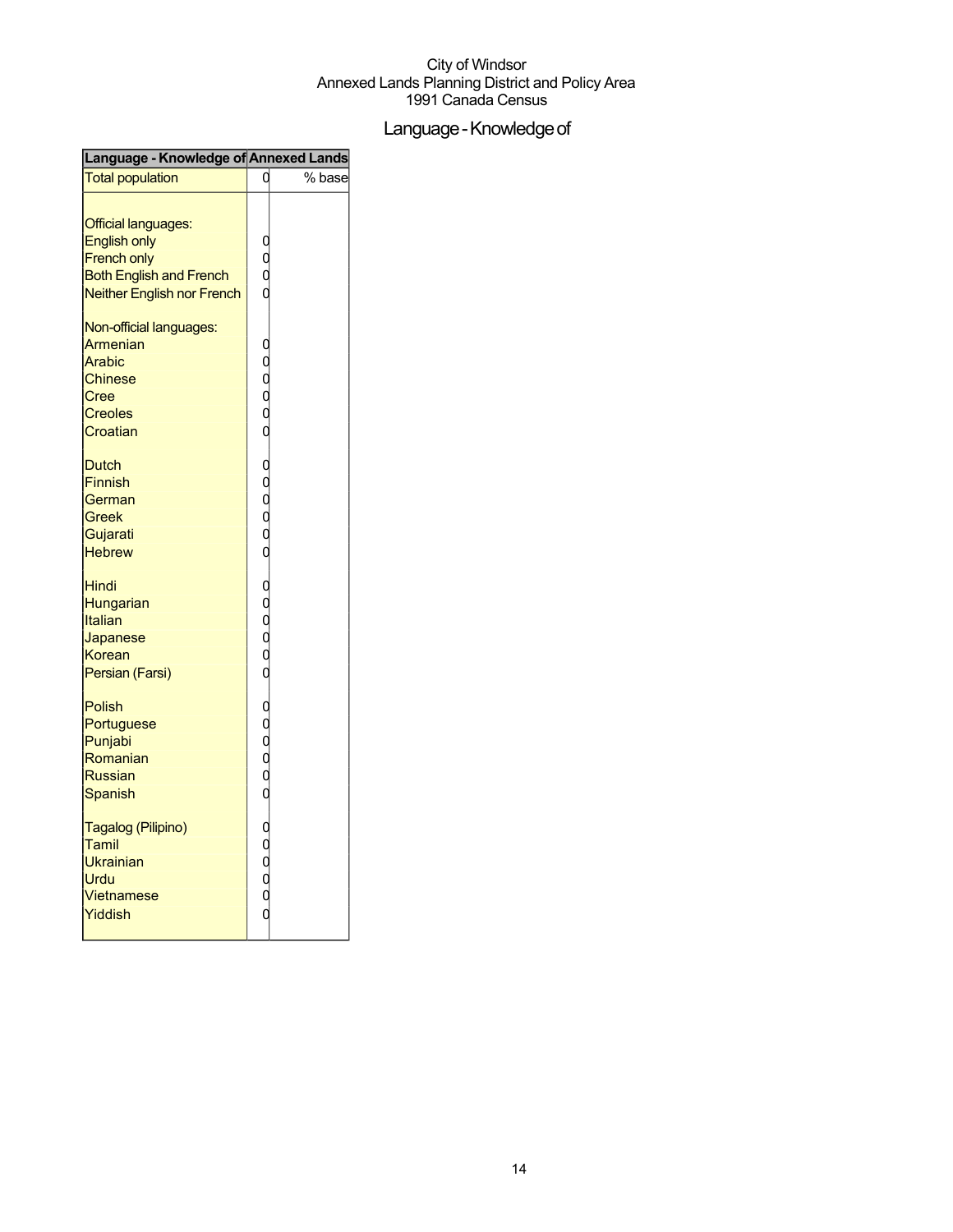## Religion

| <b>Religion</b>                                                                                           |                                          | <b>Annexed Lands</b> |
|-----------------------------------------------------------------------------------------------------------|------------------------------------------|----------------------|
| <b>Total population</b>                                                                                   | 0                                        | % base               |
| Catholic<br><b>Roman Catholic</b><br><b>Ukrainian Catholic</b>                                            | 0<br>O<br>O                              |                      |
| Protestant<br><b>United Church</b><br>Anglican<br><b>Baptist</b><br>Presbyterian                          | 0<br>0<br>0<br>0<br>0                    |                      |
| Lutheran<br>Pentecostal<br><b>Mennonite</b><br><b>Jehovah's Witnesses</b>                                 | 0<br>0<br>0<br>$\overline{0}$            |                      |
| <b>Reformed Bodies</b><br><b>Salvation Army</b><br>Latter-day Saints (Mormons)<br><b>Other Protestant</b> | $\mathbf{O}$<br>$\overline{0}$<br>0<br>0 |                      |
| <b>Other Religions</b><br><b>Eastern Orthodox</b><br>Jewish<br>Islam<br><b>Buddhist</b>                   | 0<br>0<br>0<br>0<br>$\overline{0}$       |                      |
| <b>Hindu</b><br><b>Sikh</b><br><b>Other</b>                                                               | 0<br>$\overline{0}$<br>$\overline{0}$    |                      |
| No religious affiliation                                                                                  | 0                                        |                      |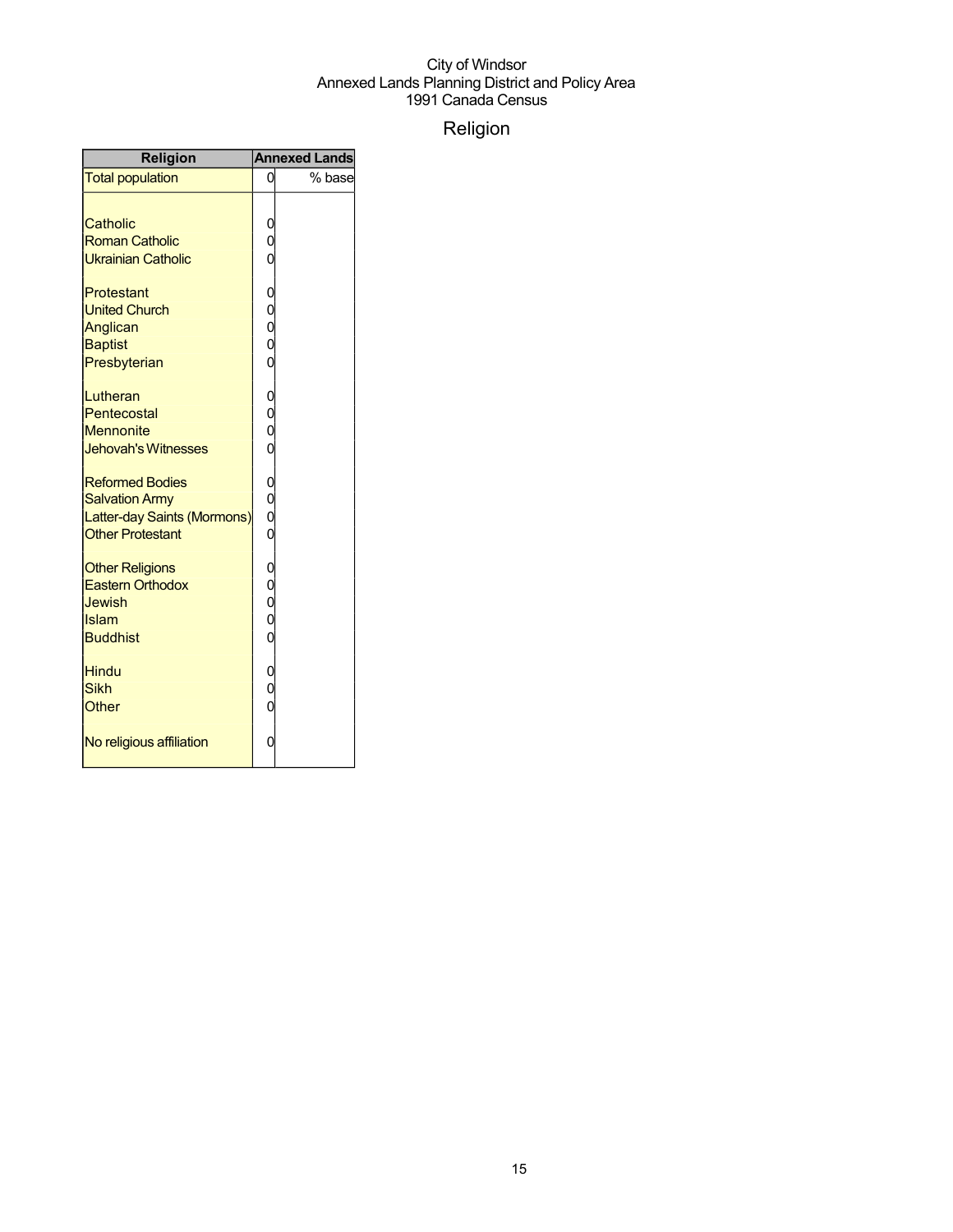## EthnicOrigin

| <b>Ethnic Origin</b>                                                                                                                                |                                       | <b>Annexed Lands</b> |
|-----------------------------------------------------------------------------------------------------------------------------------------------------|---------------------------------------|----------------------|
| <b>Total population</b>                                                                                                                             | 0                                     | % base               |
| <b>Total single origins</b><br><b>Aboriginal origins</b><br><b>Black origins</b><br>British<br>English<br>Scottish<br>Irish<br><b>Other British</b> | , o ooooo ooooo ooooooo ooooo ooooooo |                      |
| Canadian<br>Chinese<br>Croatian<br>Danish<br>Dutch (Netherlands)                                                                                    |                                       |                      |
| <u>East Indian, n.i.e.</u><br>Filipino<br><b>Finnish</b><br>French<br>German<br>Greek                                                               |                                       |                      |
| Hungarian (Magyar)<br>Italian<br>Japanese<br>Jewish<br>Korean<br>Lebanese                                                                           |                                       |                      |
| Norwegian<br>Polish<br>Portuguese<br>Spanish<br>Swedish<br>Ukrainian                                                                                |                                       |                      |
| <b>Vietnamese</b><br>Yugoslav, n.i.e.                                                                                                               |                                       |                      |
| Other single origins                                                                                                                                | $\mathbf{0}$                          |                      |
| <b>Total multiple origins</b>                                                                                                                       | $\mathbf{0}$                          |                      |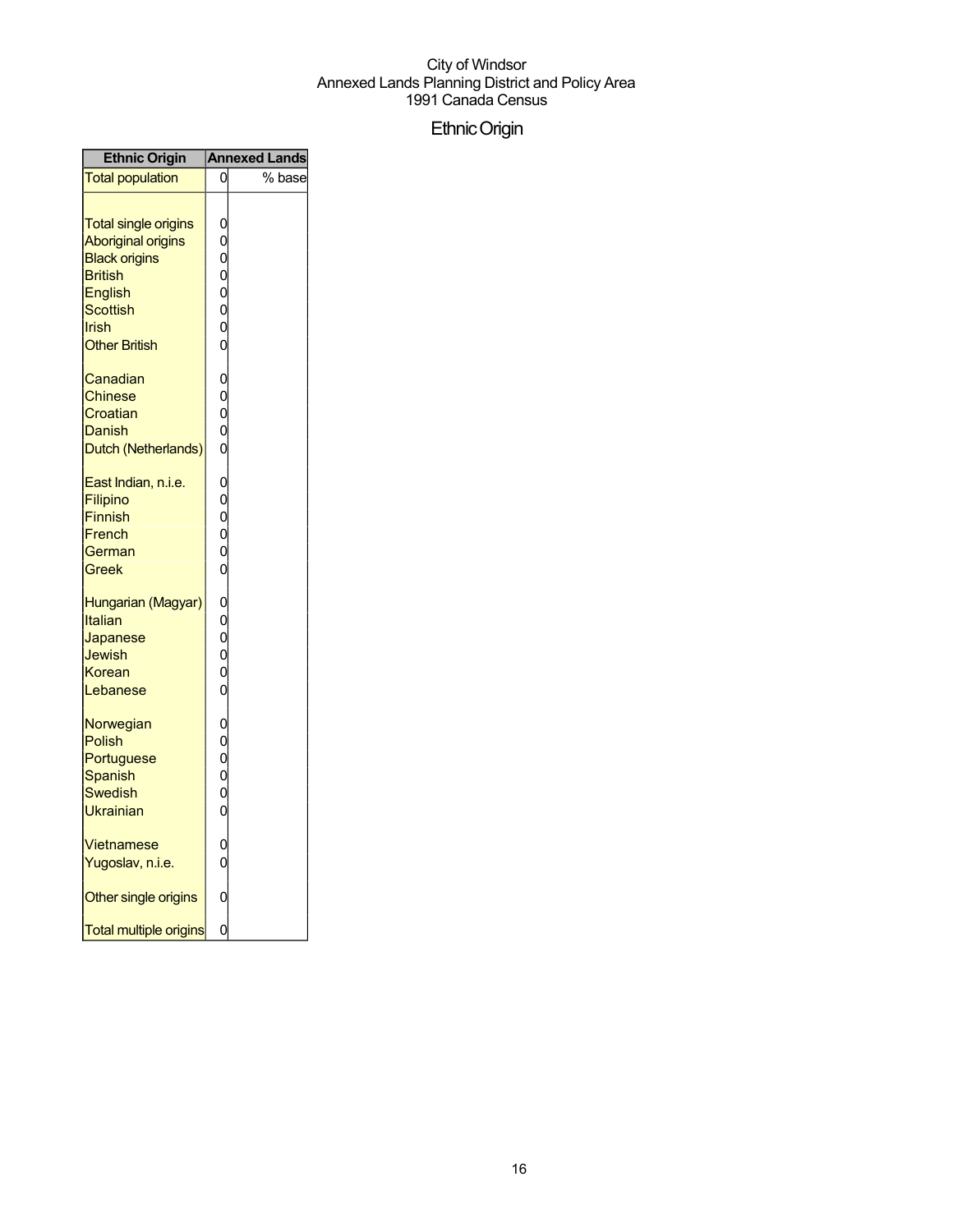## Citizenship and Immigration

| Citizenship and Immigration Annexed Lands                                                                                                                                                                                         |        |
|-----------------------------------------------------------------------------------------------------------------------------------------------------------------------------------------------------------------------------------|--------|
| <b>Total population</b>                                                                                                                                                                                                           | % base |
| Canadian citizens<br><b>Citizens other than Canadian</b>                                                                                                                                                                          |        |
| Immigration:<br>Non-immigrant population<br>Born in province of residence<br>Immigrant population<br><b>United States of America</b><br><b>Central and South America</b><br><b>Caribbean and Bermuda</b><br><b>United Kingdom</b> |        |
| <b>Other Europe</b><br>Africa<br>India<br><b>Other Asia</b><br>Oceania & Other<br>Non-permanent residents                                                                                                                         |        |
| <b>Total immigrant population</b>                                                                                                                                                                                                 | % base |
| Period of immigration:<br>Before 1961<br>1961-1970<br>1971-1980<br>1981-1991<br>1981-1987<br>1988-1991                                                                                                                            |        |
| Age at immigration:<br>$0 - 4$ years<br>5 - 19 years<br>20 years and over                                                                                                                                                         |        |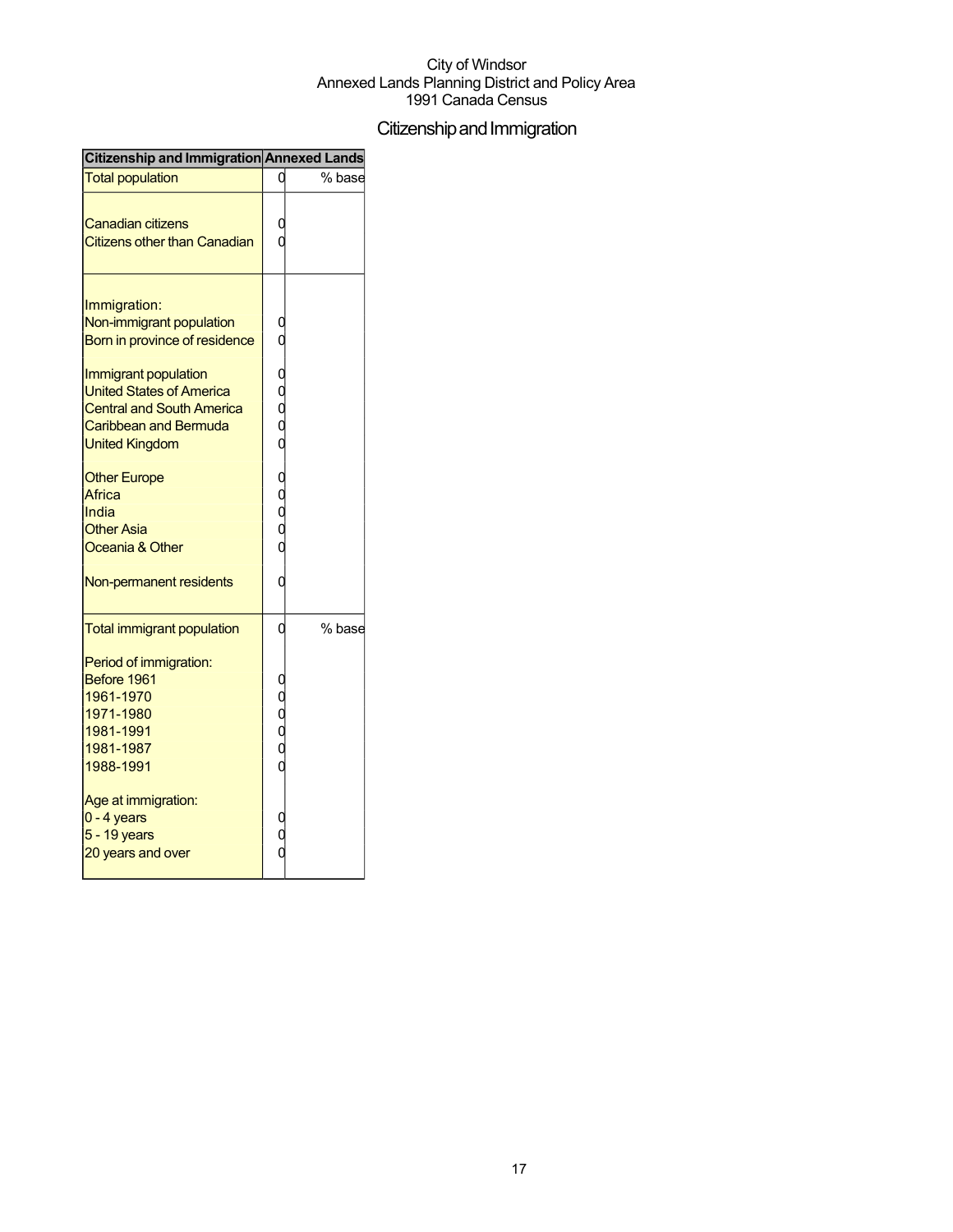## Mobility

| <b>Mobility</b>                                                                                                                                                  | <b>Annexed Lands</b> |        |
|------------------------------------------------------------------------------------------------------------------------------------------------------------------|----------------------|--------|
| One-year mobility status:                                                                                                                                        |                      |        |
| Population 1 year and over                                                                                                                                       |                      | % base |
| Non-movers                                                                                                                                                       |                      |        |
| <b>Movers</b><br><b>Intraprovincial movers</b><br><b>Interprovincial migrants</b><br><b>External migrants</b>                                                    | 0<br>0<br>0          |        |
| Five-year mobility status:                                                                                                                                       |                      |        |
| Population 5 years and over                                                                                                                                      |                      | % base |
| Non-movers                                                                                                                                                       |                      |        |
| <b>Movers</b><br>Non-migrants<br><b>Migrants</b><br><b>Internal migrants</b><br>Intraprovincial migrants<br>Interprovincial migrants<br><b>External migrants</b> | u<br>O<br>O<br>O     |        |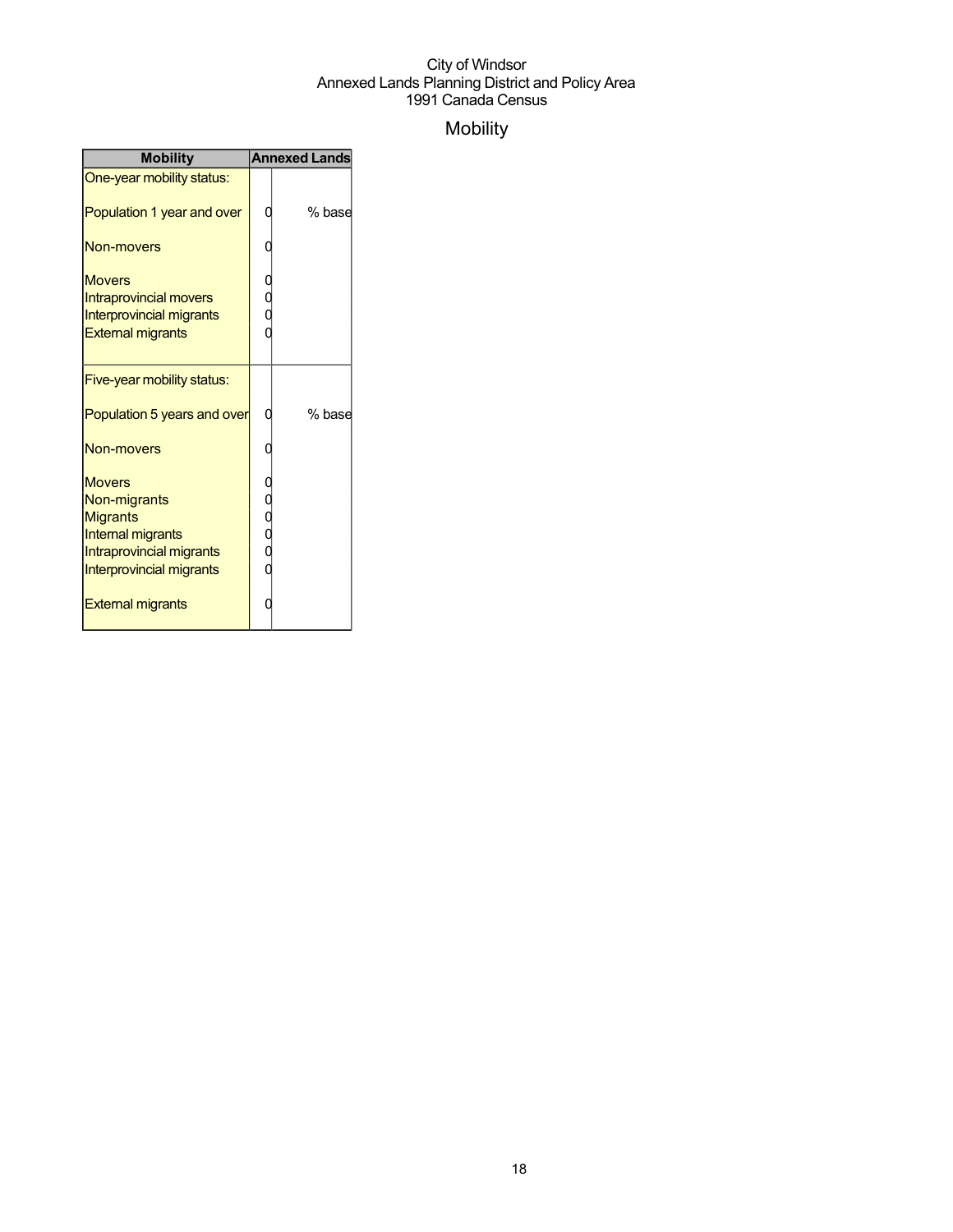## School attendance and Education level

| <b>School attendance and Education level</b>          |                | <b>Annexed Lands</b> |
|-------------------------------------------------------|----------------|----------------------|
| Population 15 to 24 years                             | 0              | % base               |
| By school attendance:                                 |                |                      |
| Not attending school                                  | 0              |                      |
| <b>Attending school full time</b>                     | 0              |                      |
| Attending school part time                            | 0              |                      |
| Population over 15 years                              | 0              | % base               |
| By highest level of schooling:                        |                |                      |
| Less than grade 9                                     | 0              |                      |
| Grades 9 to 13                                        | 0              |                      |
| No secondary certificate                              | 0              |                      |
| With secondary certificate                            | 0              |                      |
| Trades certificate or diploma                         | 0              |                      |
| Other non-university                                  | 0              |                      |
| <b>Without certificate</b>                            | 0              |                      |
| <b>With certificate</b>                               | 0              |                      |
| University - without degree                           | 0              |                      |
| <b>Without certificate</b>                            | 0              |                      |
| <b>With certificate</b>                               | 0              |                      |
| University - with degree                              | 0              |                      |
| Total with postsecondary qualifications               | 0              | % base               |
| Educational, recreational and counselling services    | 0              |                      |
| Fine and applied arts                                 | 0              |                      |
| <b>Humanities and related</b>                         | 0              |                      |
| Social sciences and related                           | 0              |                      |
| Commerce, management and business administration      | 0              |                      |
| Agricultural and biological sciences and technologies | 0              |                      |
| Engineering & applied sciences                        | $\overline{0}$ |                      |
| Engineering & applied science technologies and trades | $\overline{0}$ |                      |
| Health professions, sciences and technologies         | 0              |                      |
| Mathematics and physical sciences                     | 0              |                      |
| None and all other                                    | 0              |                      |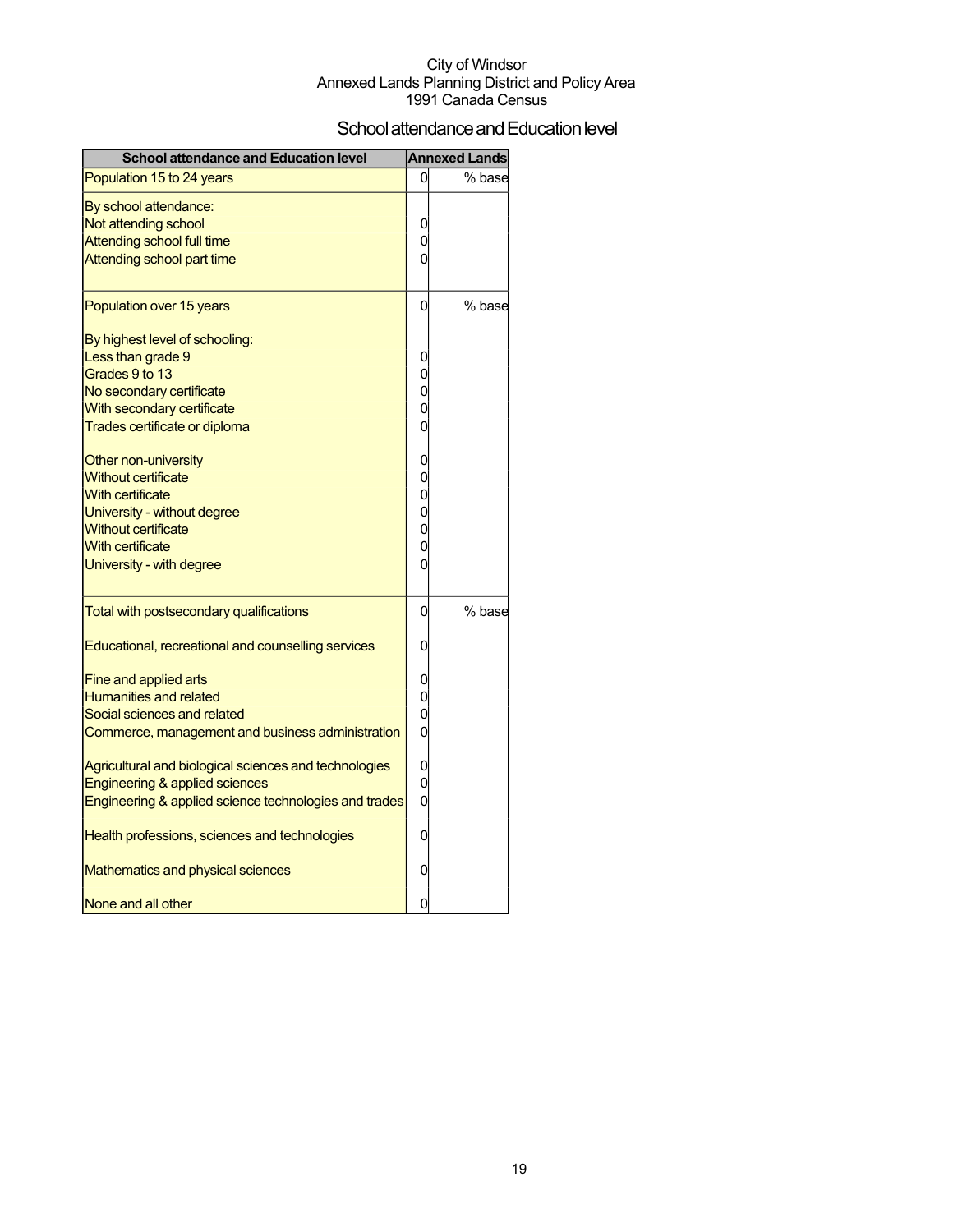## Post-secondary Education by sex

| <b>Post-secondary Education by sex</b>                |                | <b>Annexed Lands</b> |
|-------------------------------------------------------|----------------|----------------------|
| Males with postsecondary qualifications               | 0              | % base               |
| Educational, recreational and counselling services    | 0              |                      |
| Fine and applied arts                                 | 0              |                      |
| <b>Humanities and related</b>                         | 0              |                      |
| Social sciences and related                           | $\overline{0}$ |                      |
| Commerce, management and business administration      | $\overline{0}$ |                      |
| Agricultural and biological sciences and technologies | 0              |                      |
| Engineering & applied sciences                        | 0              |                      |
| Engineering & applied science technologies and trades | 0              |                      |
| Health professions, sciences and technologies         | 0              |                      |
| <b>Mathematics and physical sciences</b>              | 0              |                      |
| None and all other                                    | $\overline{0}$ |                      |
| <b>Females with postsecondary qualifications</b>      | 0              | % base               |
| Educational, recreational and counselling services    | 0              |                      |
| Fine and applied arts                                 | 0              |                      |
| <b>Humanities and related</b>                         | 0              |                      |
| Social sciences and related                           | $\overline{0}$ |                      |
| Commerce, management and business administration      | 0              |                      |
| Agricultural and biological sciences and technologies | 0              |                      |
| Engineering & applied sciences                        | 0              |                      |
| Engineering & applied science technologies and trades | 0              |                      |
| Health professions, sciences and technologies         | 0              |                      |
| Mathematics and physical sciences                     | 0              |                      |
| None and all other                                    | 0              |                      |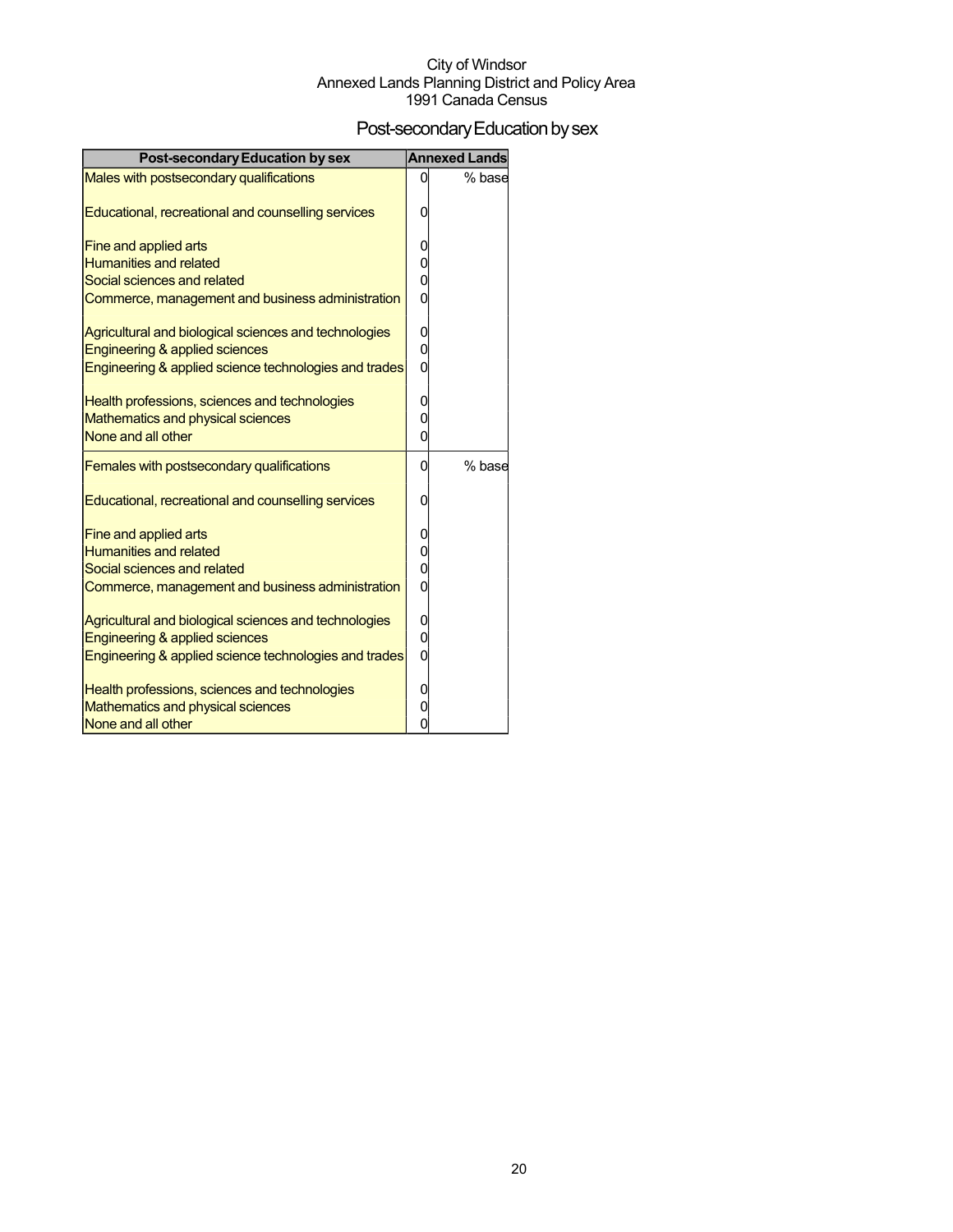### Labour Force

| <b>Labour Force</b>                              |             | <b>Annexed Lands</b> |
|--------------------------------------------------|-------------|----------------------|
| Total 15 years and over                          |             | % base               |
| In labour force<br>Employed                      | 0<br>0      |                      |
| <b>Unemployed</b>                                |             |                      |
| Not in the labour force                          |             |                      |
| Unemployment rate<br><b>Participation rate</b>   |             |                      |
| Total 15-24 years                                | 0           | % base               |
| In labour force<br>Employed<br><b>Unemployed</b> | 0<br>0<br>0 |                      |
| Not in the labour force                          |             |                      |
| Unemployment rate<br><b>Participation rate</b>   |             |                      |
| Total 25 years and over                          | 0           | % base               |
| In labour force<br>Employed<br><b>Unemployed</b> |             |                      |
| Not in the labour force                          |             |                      |
| Unemployment rate<br><b>Participation rate</b>   |             |                      |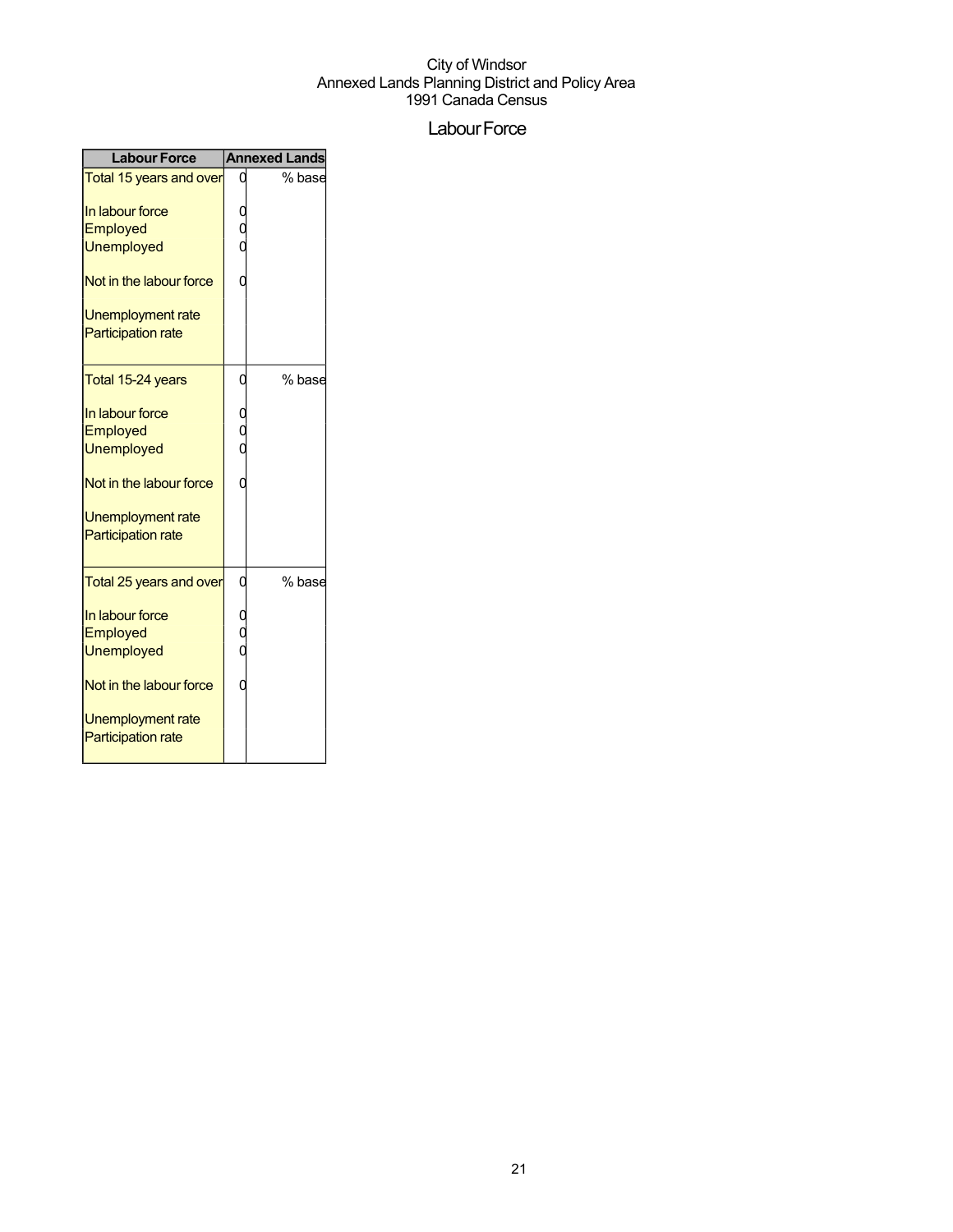## Labour Force - Males

| Labour Force - Males Annexed Lands                                                                                            |   |        |
|-------------------------------------------------------------------------------------------------------------------------------|---|--------|
| Males 15 years and over                                                                                                       |   | % base |
| In labour force<br>Employed<br>Unemployed                                                                                     |   |        |
| Not in the labour force                                                                                                       |   |        |
| Unemployment rate<br><b>Participation rate</b>                                                                                |   |        |
| Males 15-24 years                                                                                                             |   | % base |
| In labour force<br>Employed<br><b>Unemployed</b>                                                                              |   |        |
| Not in the labour force                                                                                                       |   |        |
| Unemployment rate<br><b>Participation rate</b>                                                                                |   |        |
| Males 25 years and over                                                                                                       | ი | % base |
| In labour force<br>Employed<br><b>Unemployed</b><br>Not in the labour force<br>Unemployment rate<br><b>Participation rate</b> |   |        |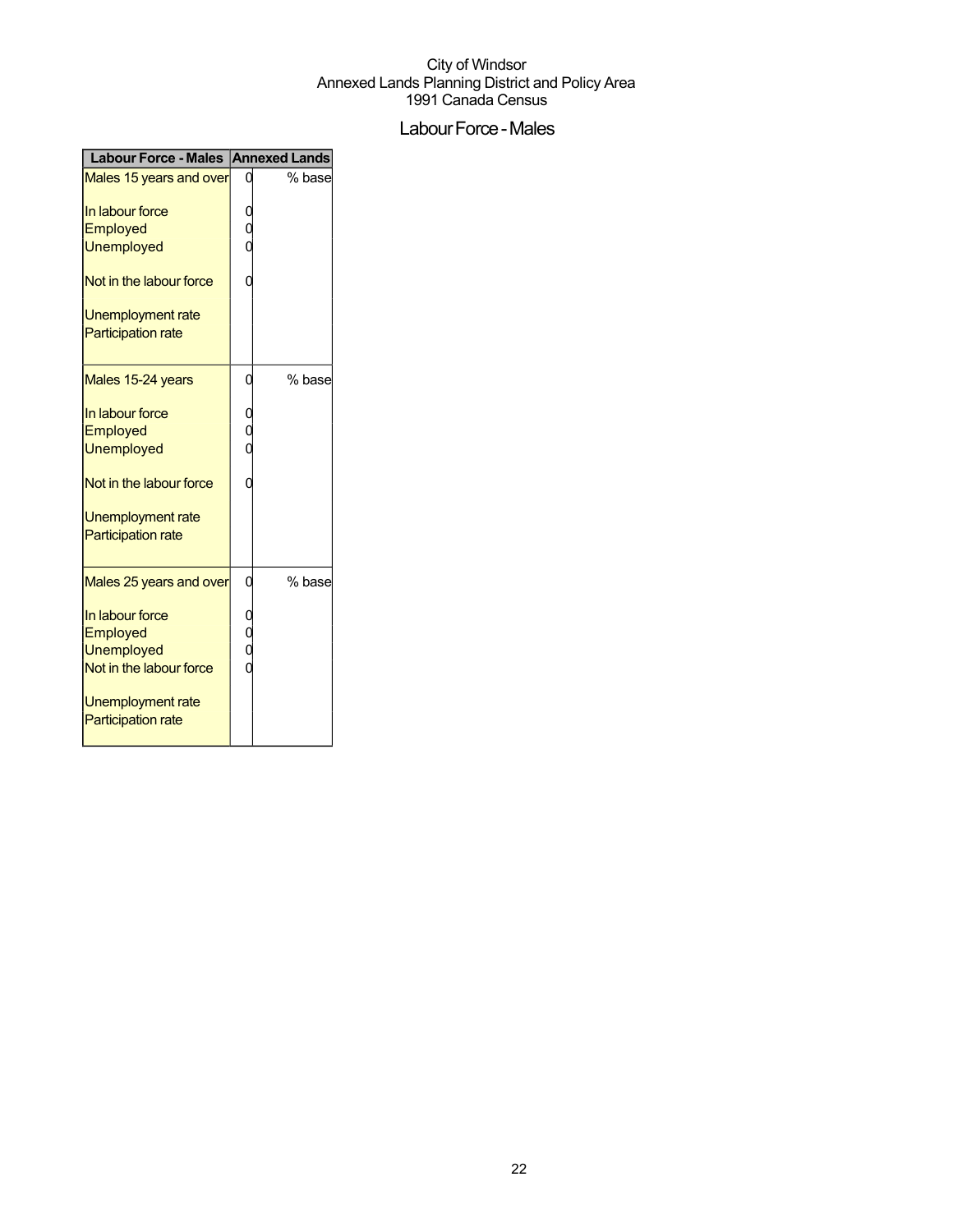## Labour Force - Females

| Labour Force - Females Annexed Lands                  |        |        |
|-------------------------------------------------------|--------|--------|
| Females 15 years and over                             |        | % base |
| In labour force<br>Employed                           | 0<br>Ó |        |
| <b>Unemployed</b>                                     |        |        |
| Not in the labour force                               | 0      |        |
| Unemployment rate<br><b>Participation rate</b>        |        |        |
| Females 15-24 years                                   | 0      | % base |
| In labour force<br>Employed<br><b>Unemployed</b>      | 0<br>O |        |
| Not in the labour force                               | 0      |        |
| <b>Unemployment rate</b><br><b>Participation rate</b> |        |        |
| Females 25 years and over                             | 0      | % base |
| In labour force<br>Employed<br><b>Unemployed</b>      | Ó<br>Ó |        |
| Not in the labour force                               | 0      |        |
| Unemployment rate<br><b>Participation rate</b>        |        |        |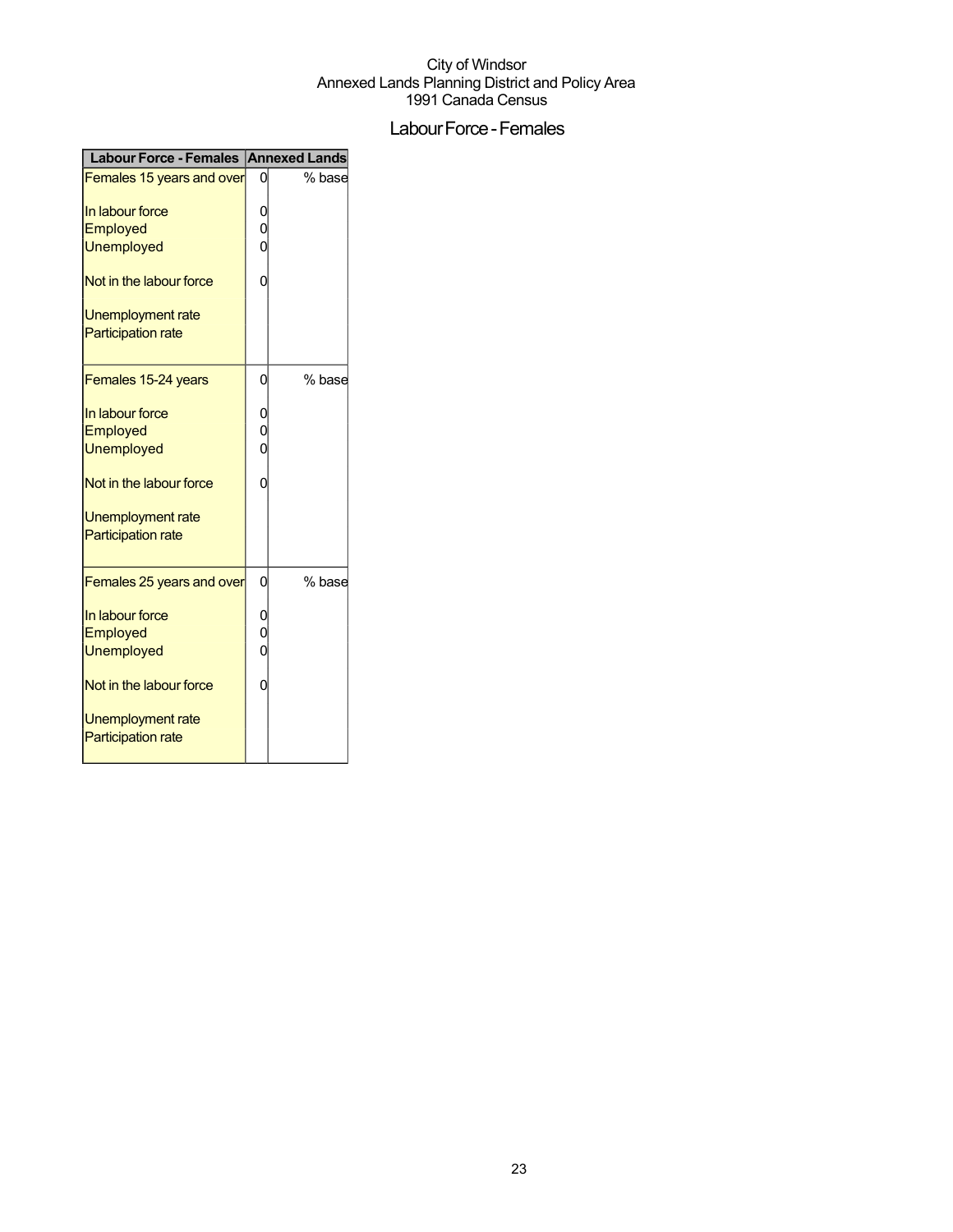## Labour Force - Females with Children

| Labour Force - Females with Children                           |                | <b>Annexed Lands</b> |
|----------------------------------------------------------------|----------------|----------------------|
| Females, 15 years and older, no children at home               | 0              | % base               |
| In the labour force                                            | 0              |                      |
| <b>Employed</b>                                                | 0              |                      |
| <b>Unemployed</b>                                              | 0              |                      |
| Not in the labour force                                        | 0              |                      |
| Unemployment rate                                              |                |                      |
| <b>Participation rate</b>                                      |                |                      |
| Females 15 years and older with children at home               | 0              | % base               |
| In the labour force                                            | 0              |                      |
| <b>Employed</b>                                                | 0              |                      |
| <b>Unemployed</b>                                              | $\overline{0}$ |                      |
| Not in the labour force                                        | 0              |                      |
| Unemployment rate                                              |                |                      |
| <b>Participation rate</b>                                      |                |                      |
| Females with children under 6 years only                       | 0              | % base               |
| In the labour force                                            | 0              |                      |
| Employed                                                       | 0              |                      |
| <b>Unemployed</b>                                              | $\overline{0}$ |                      |
| Not in the labour force                                        | $\Omega$       |                      |
| Unemployment rate                                              |                |                      |
| <b>Participation rate</b>                                      |                |                      |
| Females with children under 6 and children six years and older | 0              | % base               |
| In the labour force                                            | 0              |                      |
| Employed                                                       | 0              |                      |
| <b>Unemployed</b>                                              | 0              |                      |
| Not in the labour force                                        | $\Omega$       |                      |
|                                                                |                |                      |
| Unemployment rate<br><b>Participation rate</b>                 |                |                      |
|                                                                |                |                      |
| Females with children over 6 years only                        | 0              | % base               |
| In the labour force                                            | 0              |                      |
| <b>Employed</b>                                                | 0              |                      |
| Unemployed                                                     | 0              |                      |
| Not in the labour force                                        | $\overline{0}$ |                      |
| Unemployment rate                                              |                |                      |
| <b>Participation rate</b>                                      |                |                      |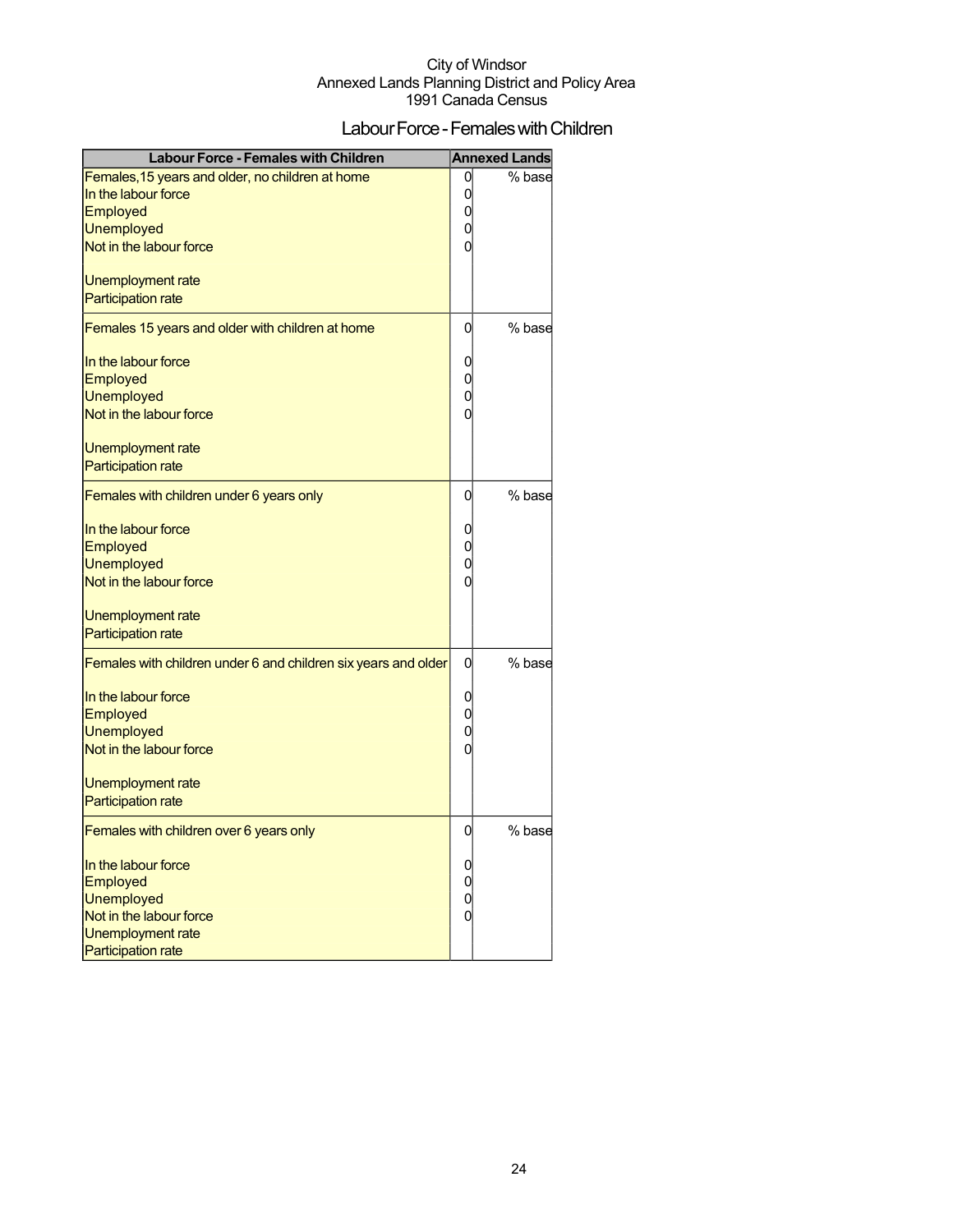## Fertility

| <b>Fertility</b>                                             |   | <b>Annexed Lands</b> |
|--------------------------------------------------------------|---|----------------------|
| Ever-married women 15 years and older, by children ever born | U | % base               |
| No child                                                     |   |                      |
| 1 child                                                      |   |                      |
| 2 children                                                   |   |                      |
| 3 children                                                   |   |                      |
| 4 or more children                                           |   |                      |
| Children ever-born per 1000                                  |   |                      |
| Ever-married women 15-44 years                               |   |                      |
| Children ever-born per 1000                                  |   |                      |
| Single women 15 years and over                               |   |                      |
| Children ever-born per 1000                                  |   |                      |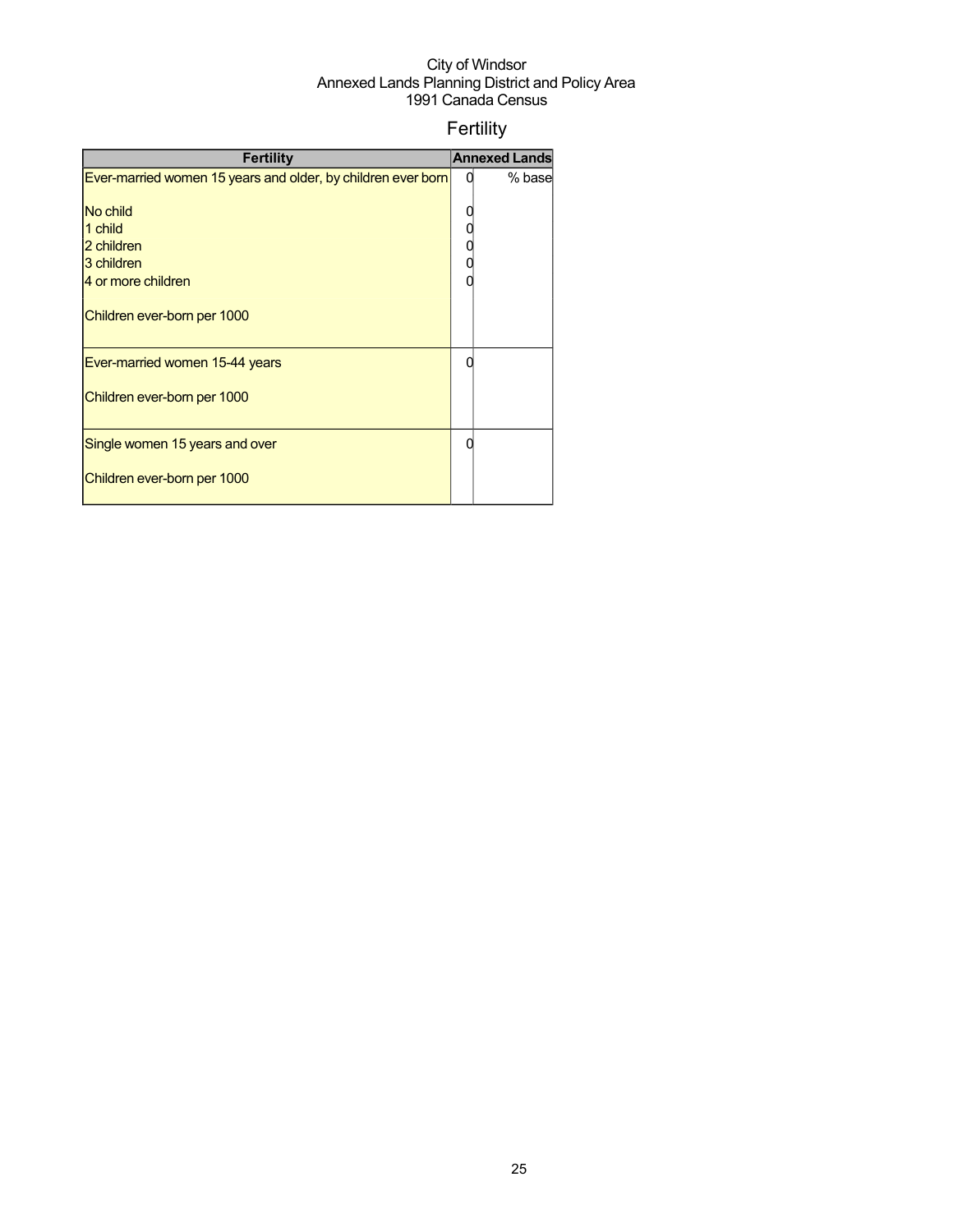## Industry

| <b>Industry</b>                                                                                                                                 | <b>Annexed Lands</b> |
|-------------------------------------------------------------------------------------------------------------------------------------------------|----------------------|
| Total labour force 15 years and older                                                                                                           | % base               |
| <b>Total for all industries</b>                                                                                                                 |                      |
| <b>Agriculture and related</b><br><b>Fishing and trapping</b><br>Logging and forestry<br>Mining, quarrying & oil wells<br>Manufacturing         |                      |
| Construction<br><b>Transportation and storage</b><br><b>Communication and utilities</b><br><b>Wholesale trade</b><br><b>Retail trade</b>        |                      |
| <b>Finance and insurance</b><br>Real estate and insurance agents<br><b>Business service</b><br>Government service<br><b>Educational service</b> |                      |
| <b>Health and social service</b><br><b>Accommodation &amp; food service</b><br>Other service industries                                         |                      |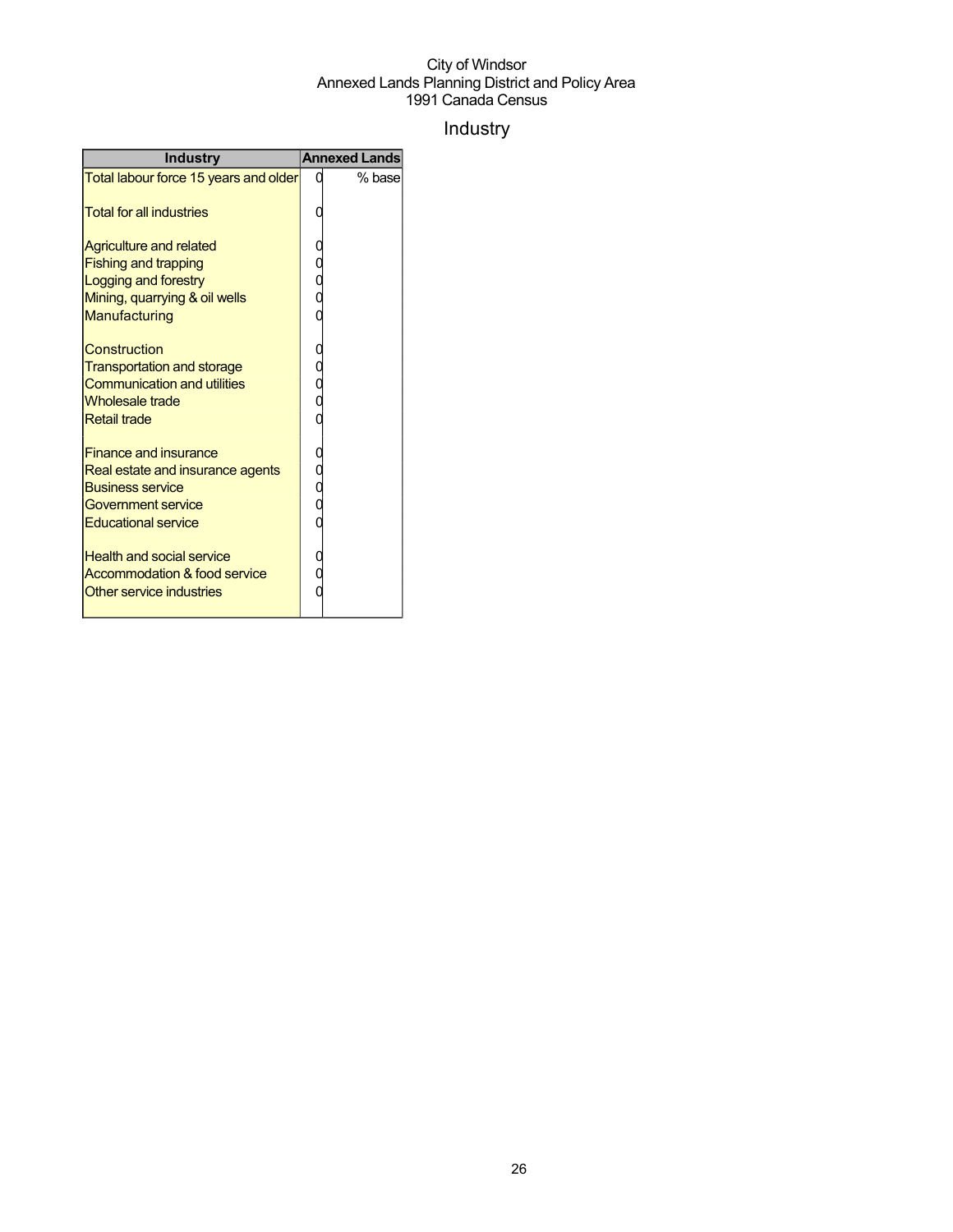## **Occupation**

| <b>Occupation</b>                                                                                                                                                                | <b>Annexed Lands</b> |
|----------------------------------------------------------------------------------------------------------------------------------------------------------------------------------|----------------------|
| <b>Total for all occupations</b>                                                                                                                                                 | % base               |
| <b>Managerial and administrative</b><br>Natural sciences, engineering and mathematics<br>Social sciences & related<br><b>Religion</b><br><b>Teaching and related</b>             |                      |
| <b>Medicine and health</b><br>Art, literary, recreational<br><b>Clerical and related</b><br><b>Sales</b><br><b>Service</b>                                                       |                      |
| Farming, horticultural and animal husbandry<br>Fishing, trapping and related<br><b>Forestry and logging</b><br>Mining, quarrying, oil & gas<br>Processing                        |                      |
| <b>Machining and related</b><br>Product fabricating, assembly and repairing<br><b>Construction trades</b><br><b>Transport equipment operating</b><br>Material handling & related |                      |
| Other crafts, equipment operating<br>Occupations not elsewhere classified                                                                                                        |                      |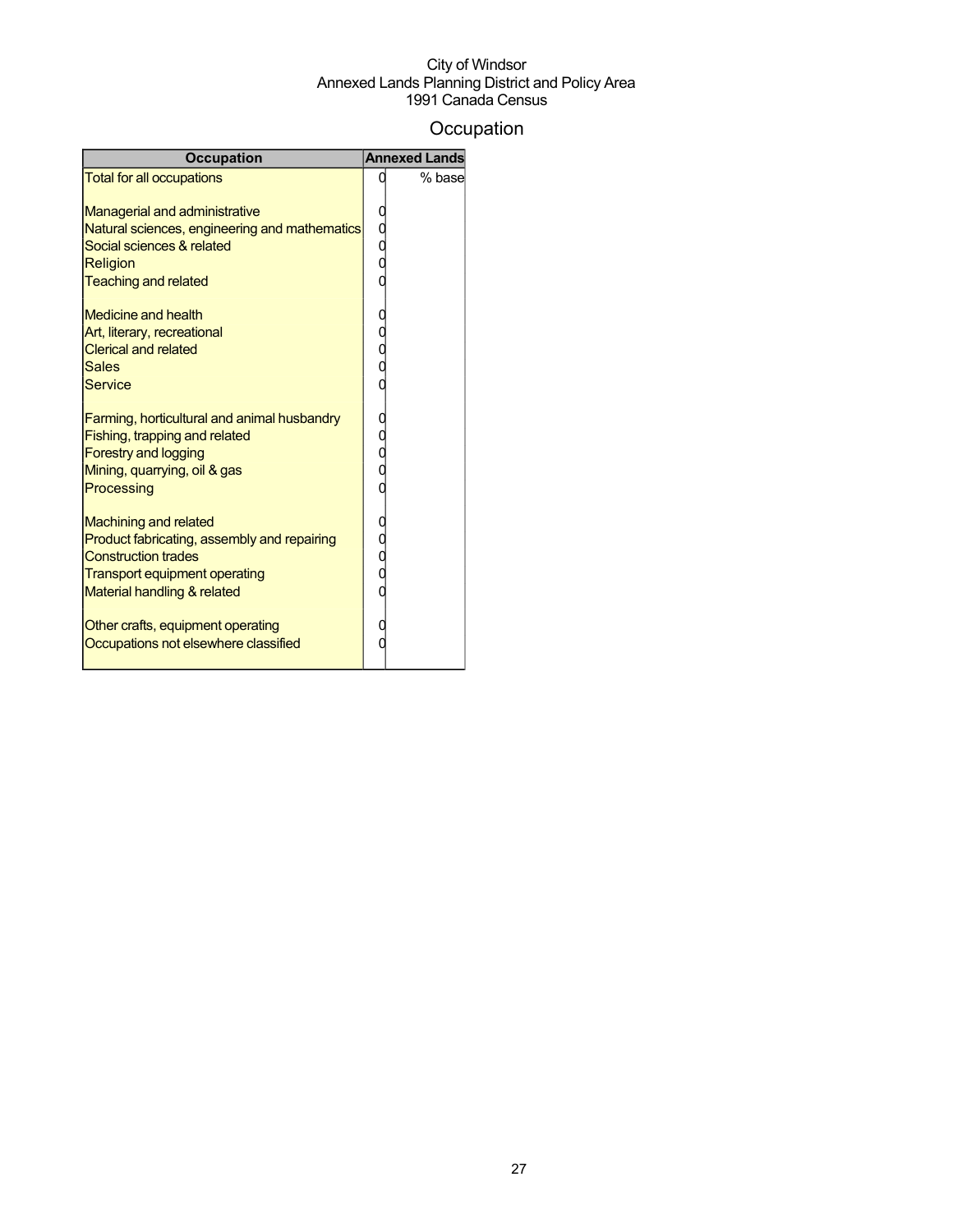## Occupation-Males

| <b>Occupation - Males</b>                                                                                                                                                        | <b>Annexed Lands</b> |
|----------------------------------------------------------------------------------------------------------------------------------------------------------------------------------|----------------------|
| Males, all occupations                                                                                                                                                           | % base               |
| Managerial, administrative<br>Natural sciences, engineering and mathematics<br>Social sciences & related<br>Religion<br><b>Teaching and related</b>                              |                      |
| <b>Medicine and health</b><br>Art, literary, recreational<br><b>Clerical and related</b><br><b>Sales</b><br><b>Service</b>                                                       |                      |
| Farming, horticultural and animal husbandry<br>Fishing, trapping and related<br><b>Forestry and logging</b><br>Mining, quarrying, oil & gas<br>Processing                        |                      |
| <b>Machining and related</b><br>Product fabricating, assembly and repairing<br><b>Construction trades</b><br><b>Transport equipment operating</b><br>Material handling & related |                      |
| Other crafts, equipment operating<br>Occupations not elsewhere classified                                                                                                        |                      |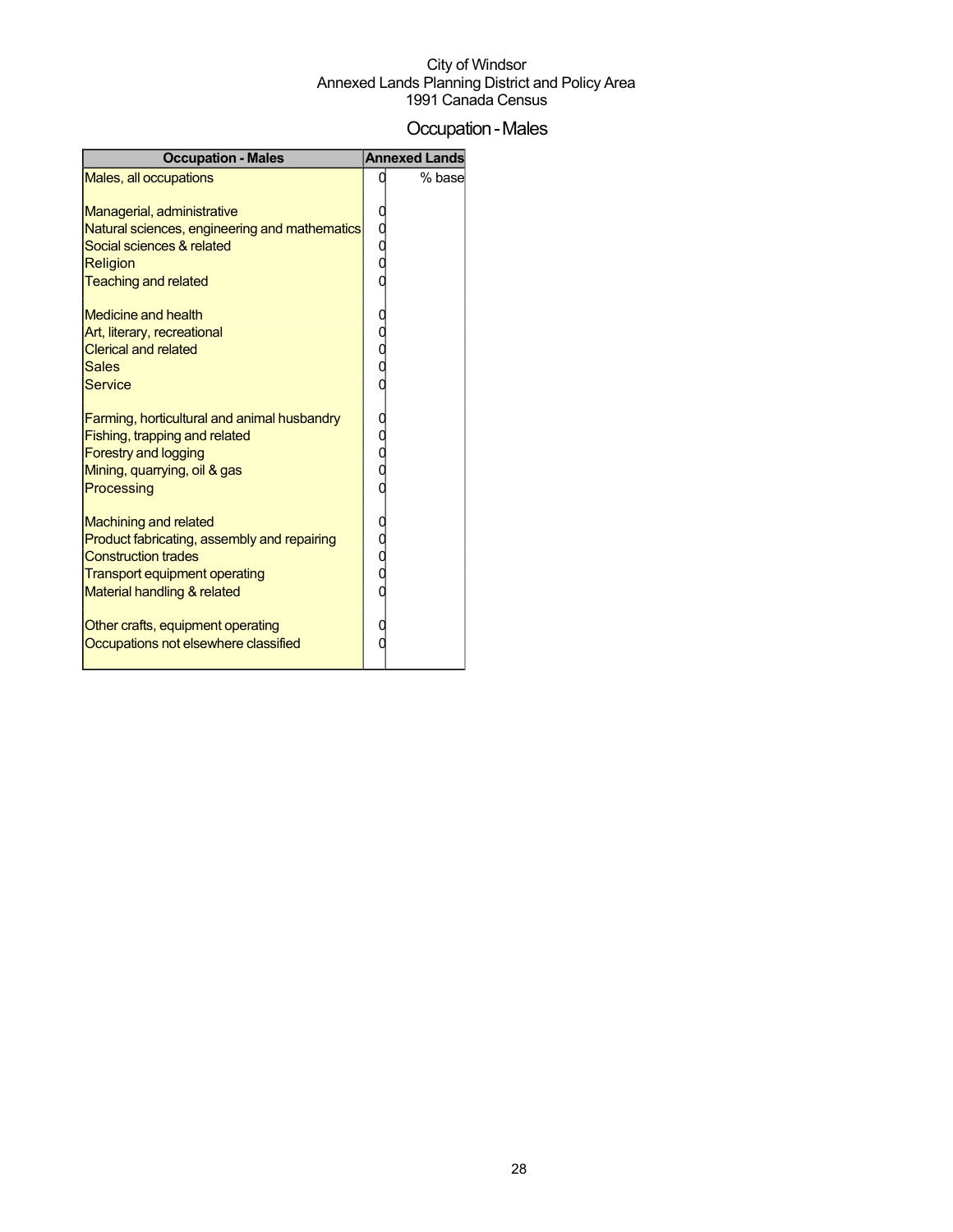## Occupation-Females

| <b>Occupation - Females</b>                                                                                                                                               | <b>Annexed Lands</b> |
|---------------------------------------------------------------------------------------------------------------------------------------------------------------------------|----------------------|
| Females, all occupations                                                                                                                                                  | % base               |
| Managerial, administrative<br>Natural sciences, engineering and mathematics<br>Social sciences & related<br>Religion<br><b>Teaching and related</b>                       |                      |
| <b>Medicine and health</b><br>Art, literary, recreational<br><b>Clerical and related</b><br><b>Sales</b><br><b>Service</b>                                                |                      |
| Farming, horticultural and animal husbandry<br>Fishing, trapping and related<br><b>Forestry and logging</b><br>Mining, quarrying, oil & gas<br>Processing                 |                      |
| <b>Machining and related</b><br>Product fabricating, assembly and repairing<br><b>Construction trades</b><br>Transport equipment operating<br>Material handling & related |                      |
| Other crafts, equipment operating<br>Occupations not elsewhere classified                                                                                                 |                      |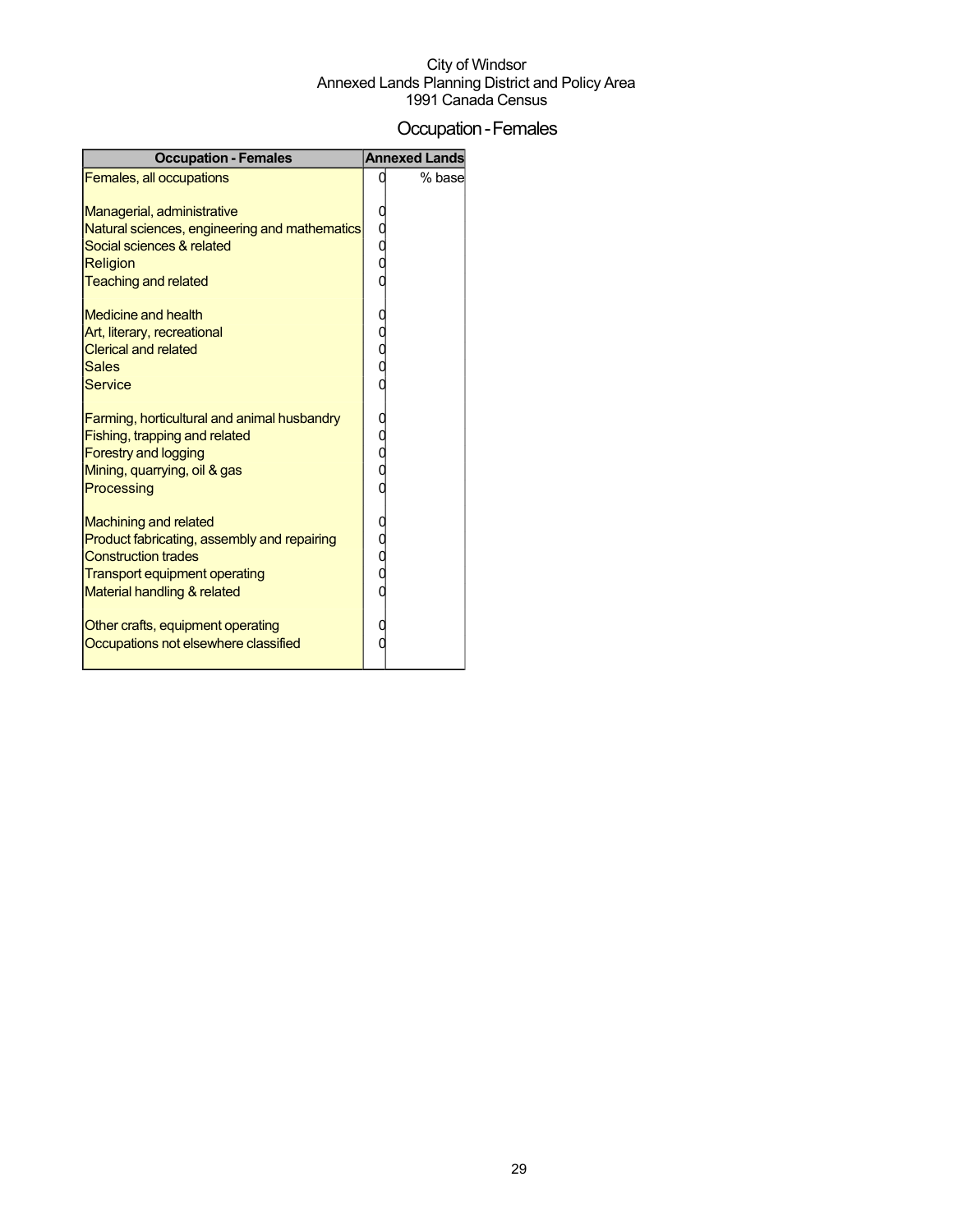## ClassofWorker

| <b>Class of Worker</b>         | <b>Annexed Lands</b> |
|--------------------------------|----------------------|
| Total - All classes of worker  | % base               |
| <b>Paid workers</b>            |                      |
| <b>Employees</b>               |                      |
| Self-employed (incorporated)   |                      |
| Self-employed (unincorporated) |                      |
| <b>Unpaid family workers</b>   |                      |
| Males - All classes of worker  | % base               |
|                                |                      |
| <b>Paid workers</b>            |                      |
| <b>Employees</b>               |                      |
| Self-employed (incorporated)   |                      |
| Self-employed (unincorporated) |                      |
| <b>Unpaid family workers</b>   |                      |
| <b>Females - All classes</b>   | % base               |
| <b>Paid workers</b>            |                      |
| <b>Employees</b>               |                      |
| Self-employed (incorporated)   |                      |
| Self-employed (unincorporated) |                      |
| <b>Unpaid family workers</b>   |                      |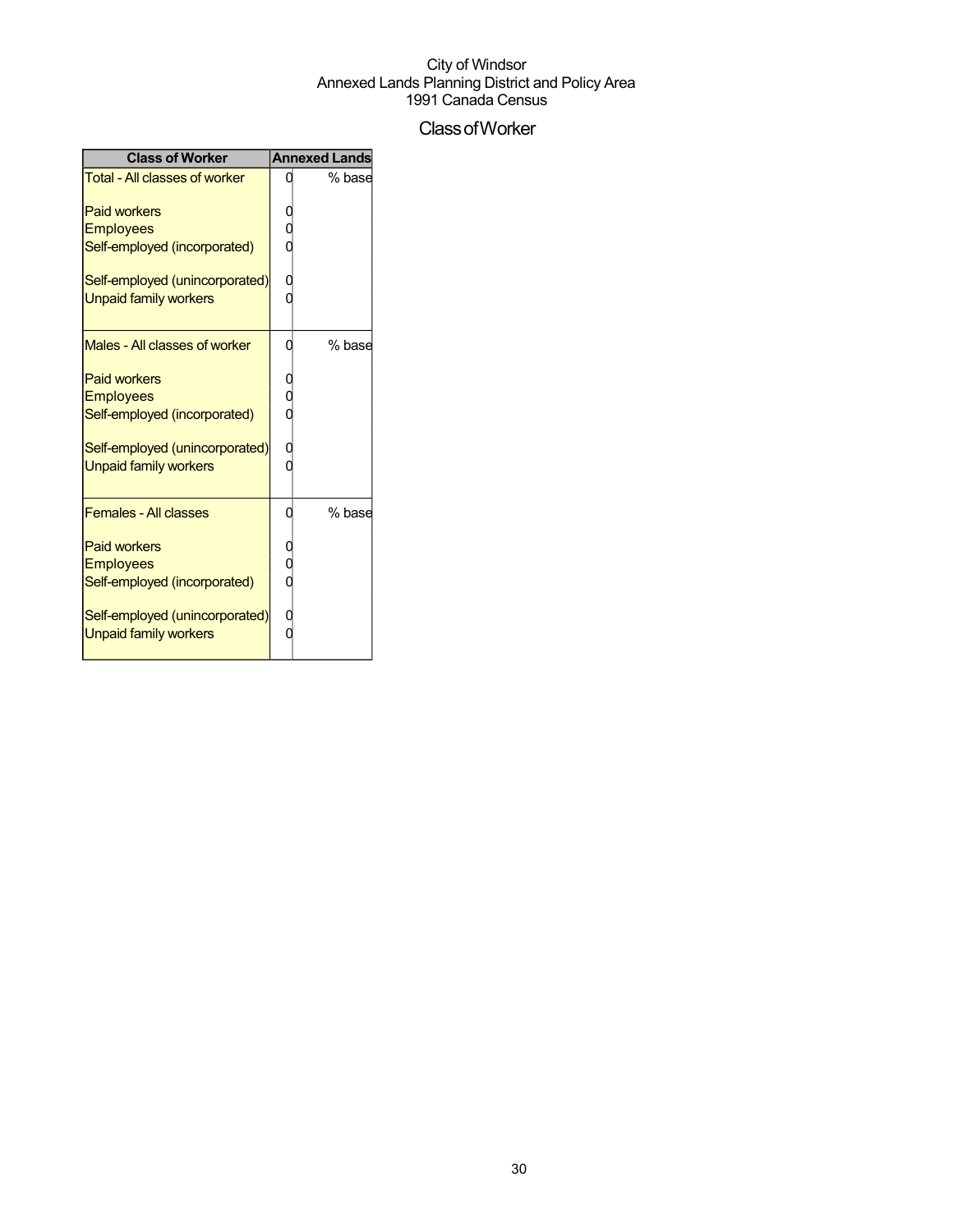## Place of Work

| <b>Place of Work</b>                                                |   | <b>Annexed Lands</b> |
|---------------------------------------------------------------------|---|----------------------|
| <b>Total in labour force</b>                                        |   | % base               |
| Usual place of work:                                                |   |                      |
| In Census Sub-division of residence                                 |   |                      |
| In different Census Sub-division<br>In Census Division of residence |   |                      |
| At home<br><b>Outside Canada</b>                                    |   |                      |
| No usual place of work                                              |   |                      |
| Males in labour force                                               | 0 | % base               |
| Usual place of work:                                                |   |                      |
| In Census Sub-division of residence                                 |   |                      |
| In different Census Sub-division<br>In Census Division of residence |   |                      |
| At home<br><b>Outside Canada</b>                                    |   |                      |
| No usual place of work                                              |   |                      |
| <b>Females in labour force</b>                                      | 0 | % base               |
| Usual place of work:                                                |   |                      |
| In Census Sub-division of residence                                 | 0 |                      |
| In different Census Sub-division<br>In Census Division of residence |   |                      |
| At home<br><b>Outside Canada</b>                                    |   |                      |
| No usual place of work                                              |   |                      |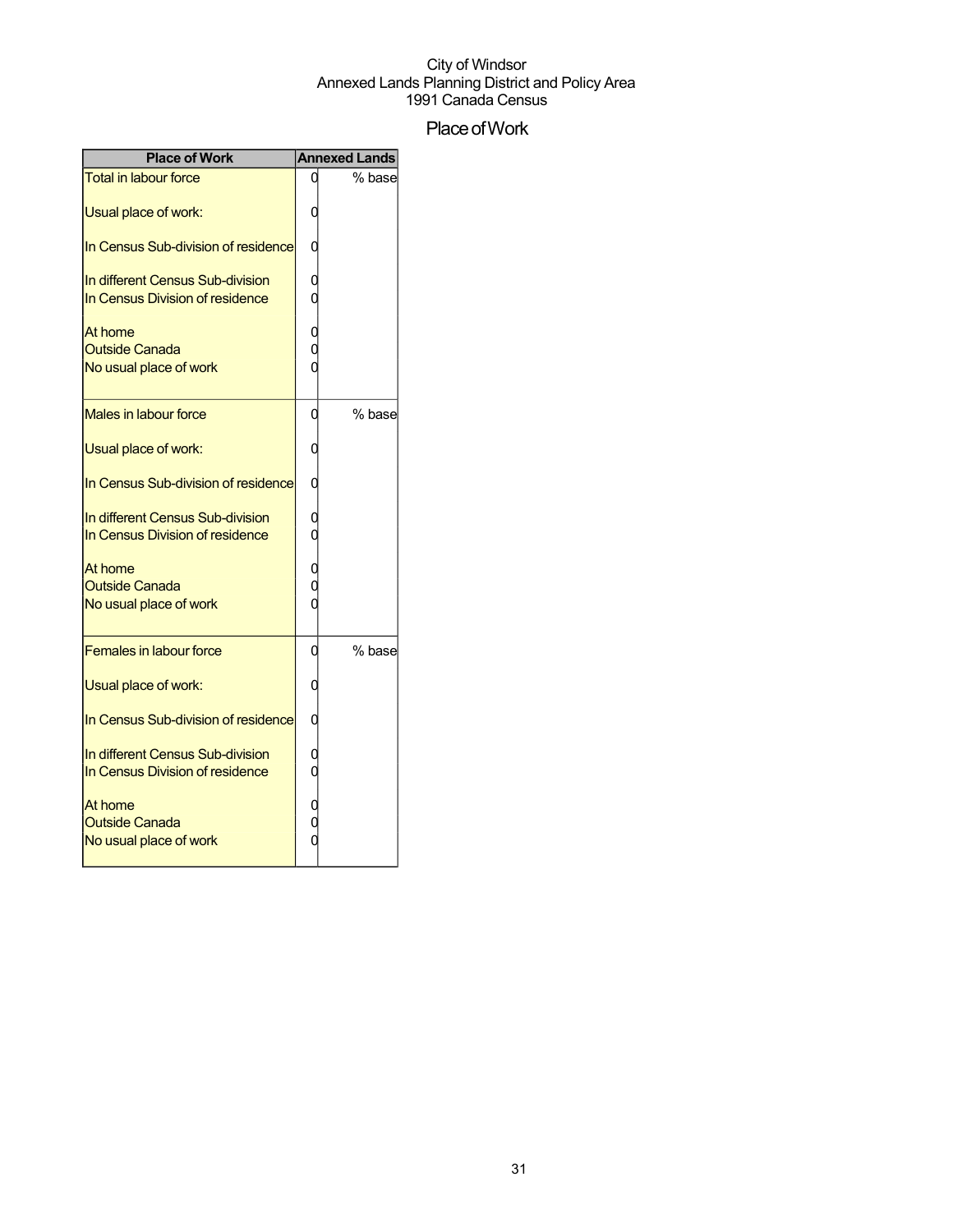## Families in Labour Force

| <b>Families in Labour Force</b>                                                                                                                                        |   | <b>Annexed Lands</b> |  |  |
|------------------------------------------------------------------------------------------------------------------------------------------------------------------------|---|----------------------|--|--|
| Census families in private<br>households                                                                                                                               | n | % base               |  |  |
| Married & common-law families<br>No member in labour force<br>Some members in labour force<br>One member only<br>Two or more members<br><b>Couples in labour force</b> | n |                      |  |  |
| Lone-parent families<br>No member in labour force<br>Some members in labour force<br>Parent in labour force                                                            | O |                      |  |  |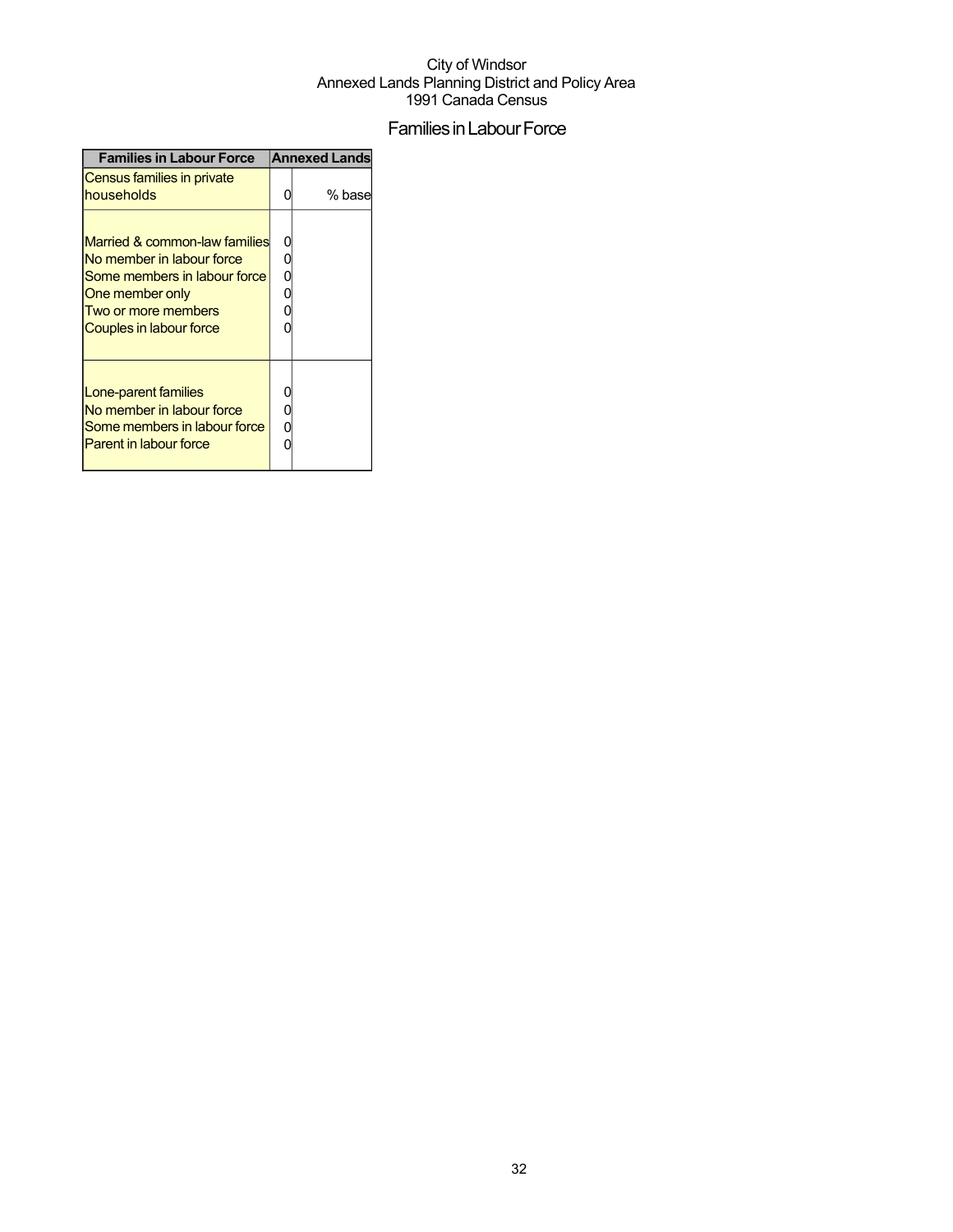## Income - full and part-time employment

| Income - full and part-time employment Annexed Lands |     |  |
|------------------------------------------------------|-----|--|
| <b>Males and females</b>                             |     |  |
| Worked full year, full time                          | 0   |  |
| Average employment income                            |     |  |
| Aggregate income (000)                               | \$0 |  |
| Worked part year or part time                        | O   |  |
| Average employment income                            |     |  |
| Aggregate income (000)                               | \$0 |  |
| <b>Males</b>                                         |     |  |
| Worked full year, full time                          | 0   |  |
| Average employment income                            |     |  |
| Aggregate income (000)                               | \$0 |  |
| Worked part year or part time                        | 0   |  |
| Average employment income                            |     |  |
| Aggregate income (000)                               | \$0 |  |
| <b>Females</b>                                       |     |  |
| Worked full year, full time                          | 0   |  |
| Average employment income                            | \$0 |  |
| Aggregate income (000)                               |     |  |
| Worked part year or part time                        | 0   |  |
| Average employment income<br>Aggregate income (000)  | \$0 |  |
|                                                      |     |  |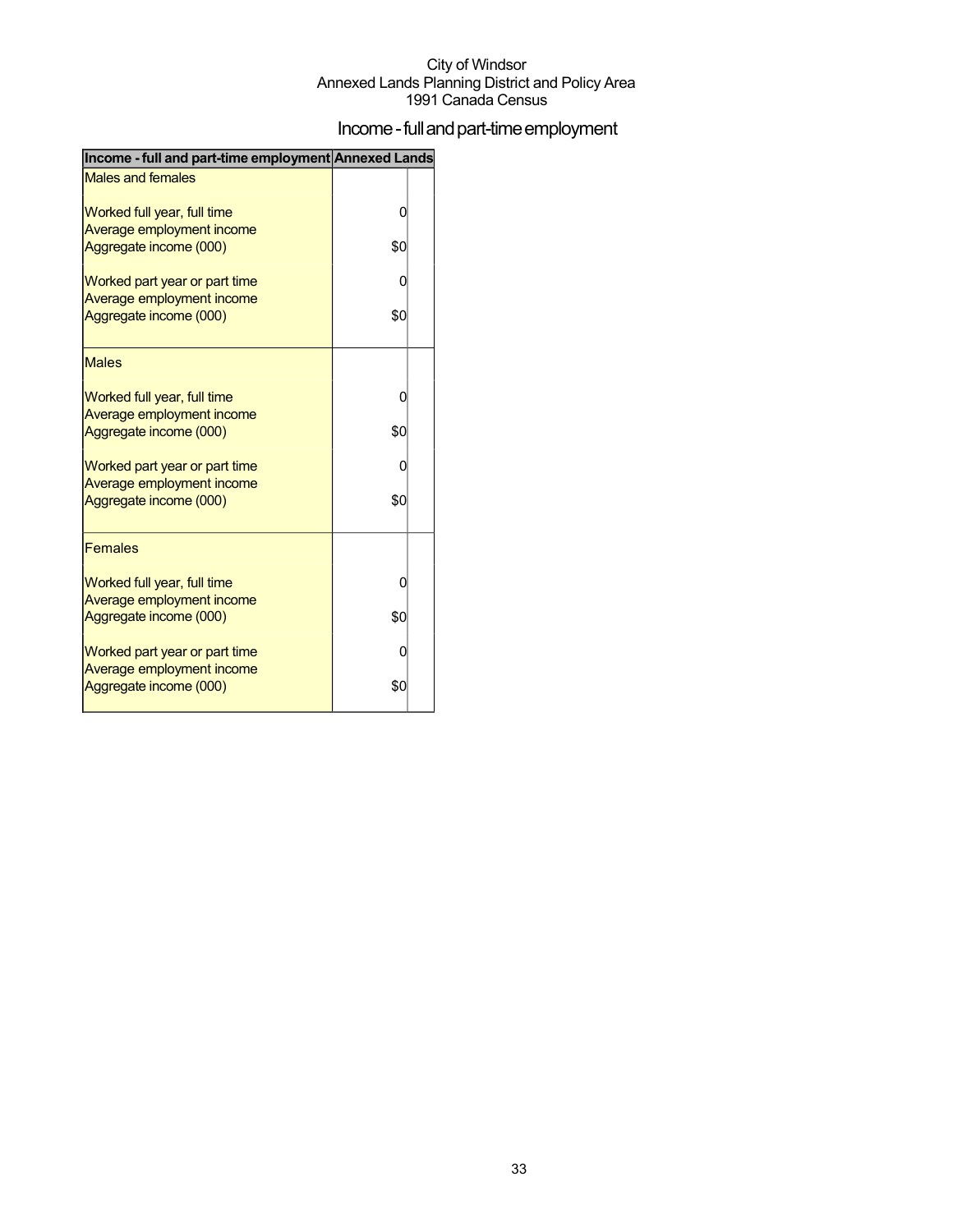## Income - Individual Source of Income

| Income - Individual<br><b>Source of Income</b>                                                             | <b>Annexed Lands</b> |        |
|------------------------------------------------------------------------------------------------------------|----------------------|--------|
| Total 15 years and over with income                                                                        | 0                    | % base |
| <b>Under \$7,500</b><br>\$7,500 - \$14,999<br>\$15,000 - \$29,999<br>\$30,000 and over                     |                      |        |
| Average income<br>Aggregate income (000)<br><b>Median income</b>                                           | \$0                  |        |
| Males 15 years and over with income                                                                        | 0                    | % base |
| <b>Under \$7,500</b><br>\$7,500 - \$14,999<br>\$15,000 - \$29,999<br>\$30,000 and over                     |                      |        |
| Average income<br>Aggregate income (000)<br><b>Median income</b>                                           | \$С                  |        |
| Females 15 years and over with income                                                                      |                      | % base |
| <b>Under \$7,500</b><br>\$7,500 - \$14,999<br>\$15,000 - \$29,999<br>\$30,000 and over                     |                      |        |
| Average income<br>Aggregate income (000)<br><b>Median income</b>                                           | \$0                  |        |
| Source of total income:<br><b>Employment income</b><br>Government transfer payments<br><b>Other income</b> |                      |        |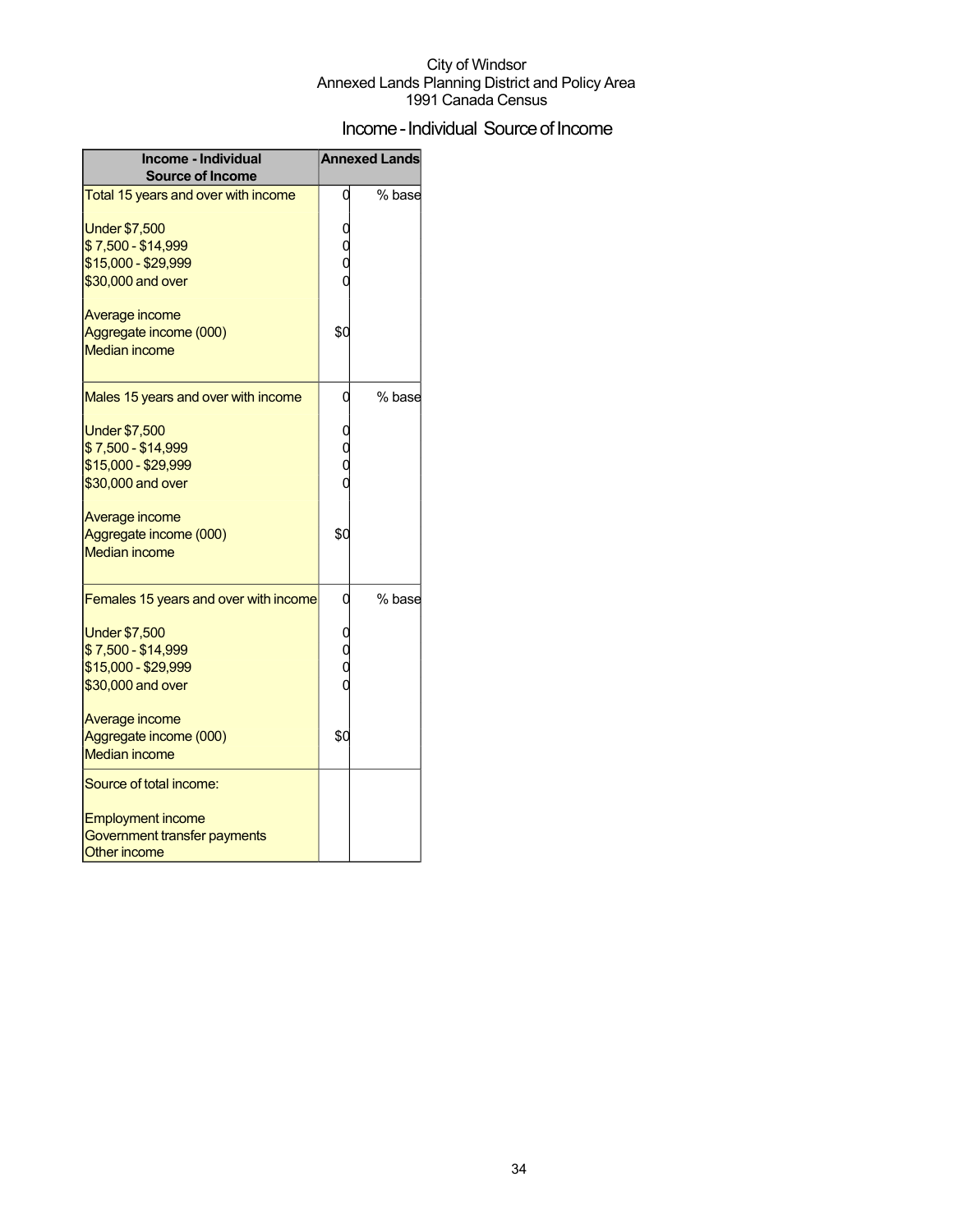## Income - Family and Household

| Income - Family and Household Annexed Lands |     |        |  |  |
|---------------------------------------------|-----|--------|--|--|
| <b>Total census families</b>                | Ω   | % base |  |  |
| <b>Family Income:</b>                       |     |        |  |  |
| <b>Under \$20,000</b>                       |     |        |  |  |
| \$20,000 - \$34,999                         |     |        |  |  |
| \$35,000 - \$49,999                         |     |        |  |  |
| \$50,000 and over                           |     |        |  |  |
| Average income                              |     |        |  |  |
| Aggregate income (000)                      | \$0 |        |  |  |
| <b>Median income</b>                        |     |        |  |  |
| <b>Total households</b>                     | 0   | % base |  |  |
| Household Income:                           |     |        |  |  |
| <b>Under \$20,000</b>                       |     |        |  |  |
| \$20,000 - \$34,999                         |     |        |  |  |
| \$35,000 - \$49,999                         |     |        |  |  |
| \$50,000 and over                           |     |        |  |  |
| Average income                              |     |        |  |  |
| Aggregate income (000)                      | \$0 |        |  |  |
| <b>Median income</b>                        |     |        |  |  |
| Incidence of low income:                    |     |        |  |  |
| <b>Total economic families</b>              |     |        |  |  |
| <b>Families with low income</b>             |     |        |  |  |
| Incidence of low income                     |     |        |  |  |
| Total unattached individuals                | 0   |        |  |  |
| Individuals with low income                 | C   |        |  |  |
| Incidence of low income                     |     |        |  |  |
| Persons in private households               |     |        |  |  |
| Persons in low income families              | ſ   |        |  |  |
| Incidence of low income                     |     |        |  |  |
|                                             |     |        |  |  |